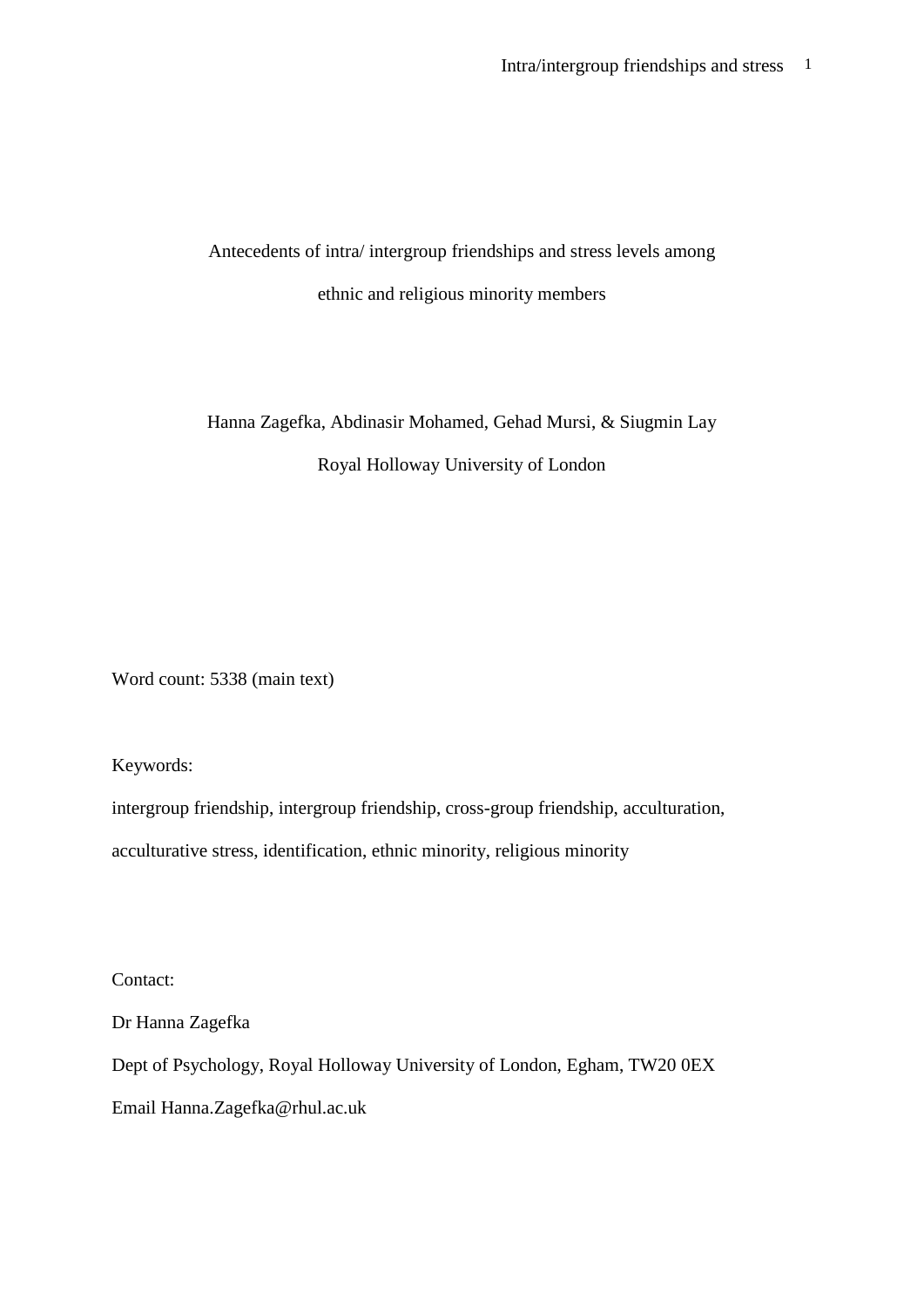#### Abstract

Two studies tested a model whereby identification with the minority group was predicted to impact on acculturation preferences, which in turn were proposed to impact involvement in intragroup friendships with other minority members, intergroup friendships with majority members, and stress experienced by minority members. A direct path from minority identification to stress was also included in the model. The model was tested using SEM on survey data collected from Muslim women  $(N = 250)$  and from Somali minority members (N  $= 198$ ) in Britain. Results supported predictions and revealed that identification was associated with more culture maintenance preference and less culture adoption preference. Culture maintenance preference was associated with involvement in intragroup friendships, and culture adoption preference was associated with involvement in intergroup friendships and increased stress. Practical applications of the findings are discussed.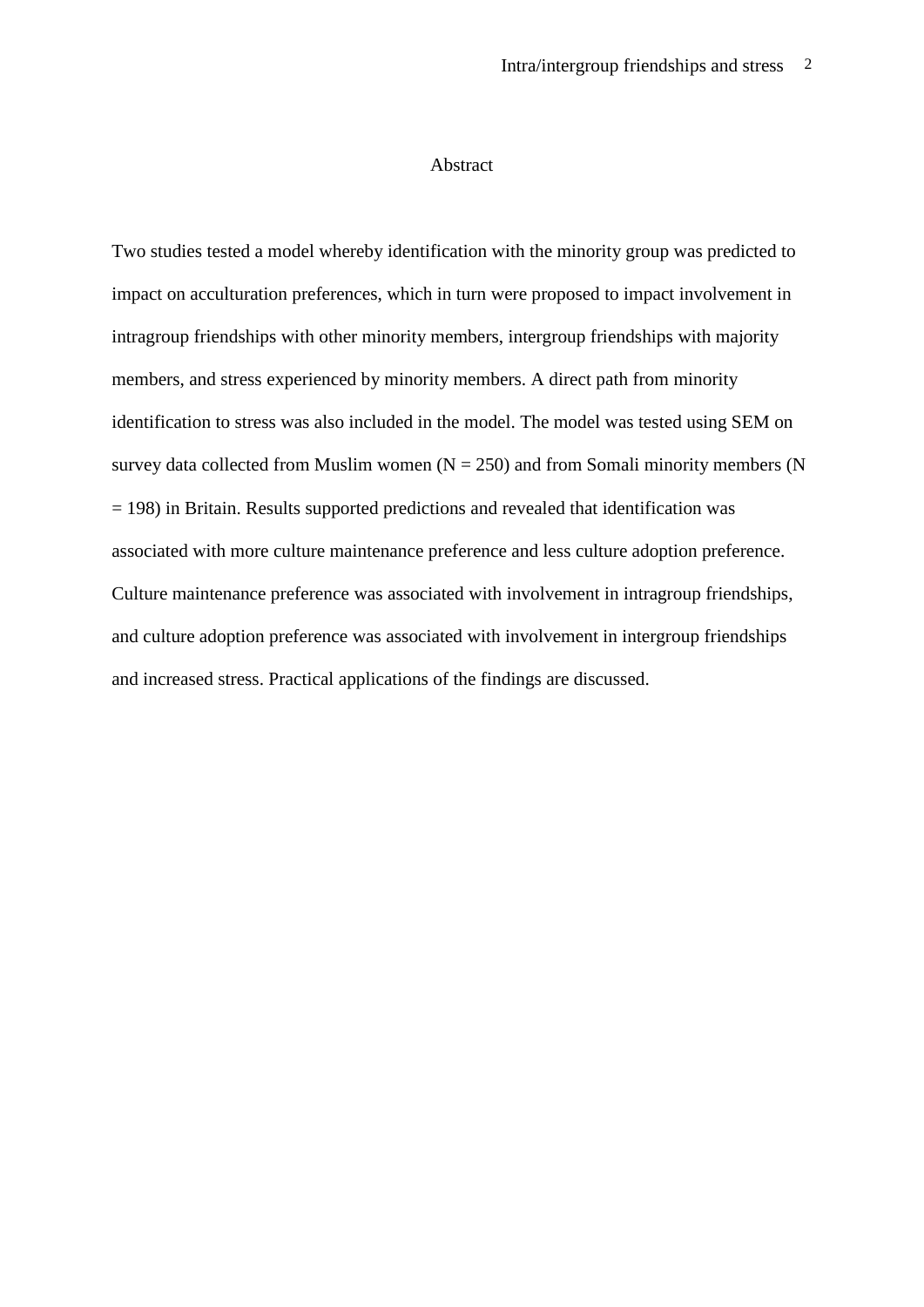The coexistence of different ethnic and religious groups within many Western countries brings with it a host of opportunities and challenges. Cultural, ethnic and religious diversity can be enriching as well as unsettling. There is large variability in terms of how much contact ethnic and religious minority members seek with members of the majority and their minority ingroup (Binder et al., 2009). Intergroup contact and especially intergroup friendships have been demonstrated to have, by and large, a positive effect on the intergroup climate, at least when certain conditions are met (Davies, Tropp, Aron, Pettigrew, & Wright, 2011, Liebkind et al., 2014). Facilitating intergroup contact is therefore an important means for improving intergroup relations. Evidence suggests that membership in a minority group can lead to considerable socio-psychological stress (Baysu, Phalet, & Brown, 2011). If minority group members are suffering from psychological strain in great numbers, this will have adverse effects for the individuals in question and for society at large. Minimising stress among minority members is therefore an important goal. Because of the important consequences of intergroup friendships and psychological stress, it is imperative to better understand some of the potential antecedents of these variables, in order to learn how to affect them to elicit change for the better. This is precisely the concern of the present contribution.

There are three important contributions this research aims to make. Firstly, maybe due to the impressive efforts to demonstrate the positive outcomes for contact which were originally proposed, the question of which factors in turn facilitate or inhibit the establishment of intergroup friendships has fallen somewhat by the wayside. Although some antecedents are known (e.g., Binder et al., 2009; West, Pearson, Dovidio, Shelton, & Trail, 2009; Martinovic, van Tubergen, & Maas, 2011), overall the antecedents of intergroup friendships are much less well understood than its consequences. The present research addresses this question.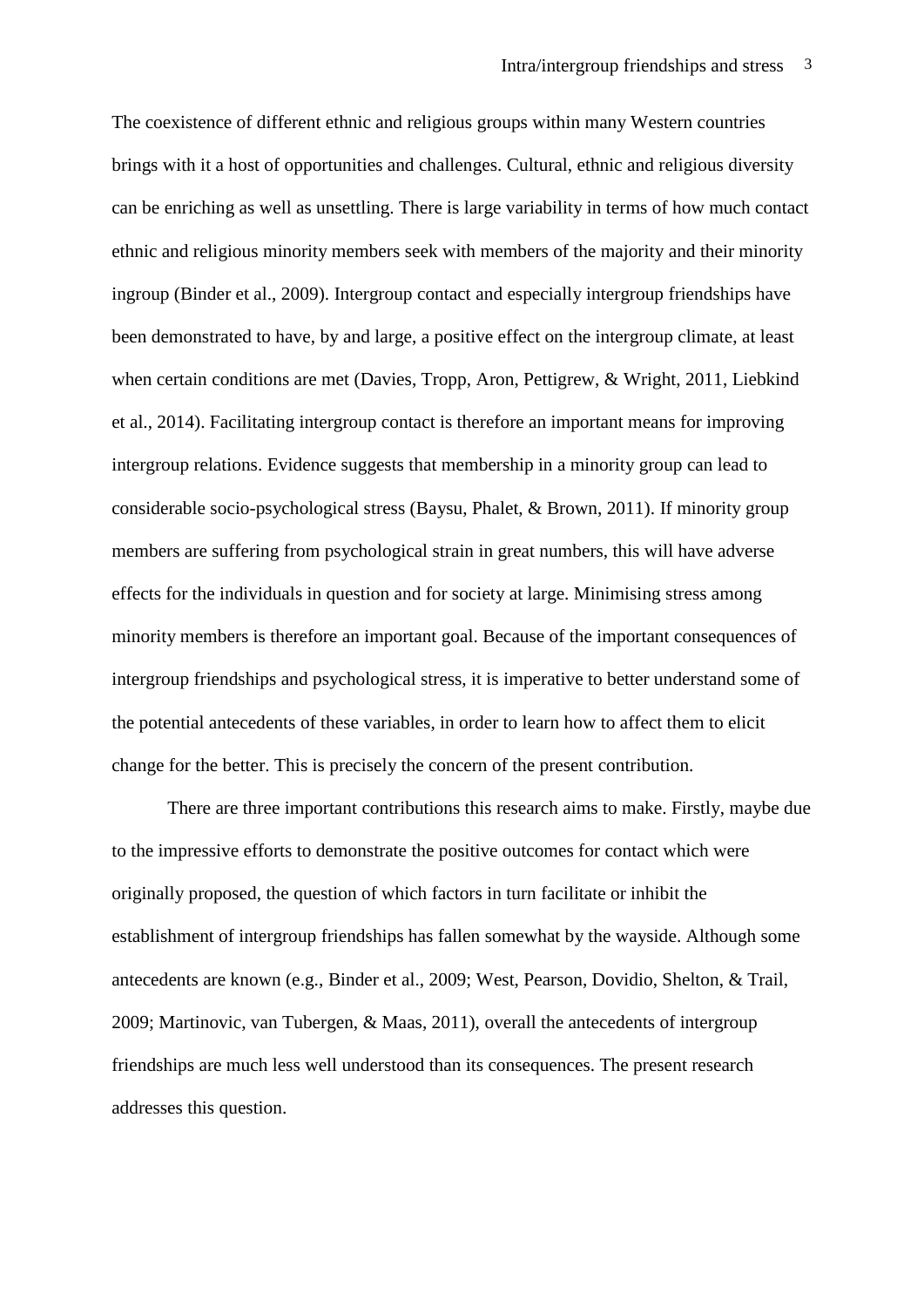Secondly, although both the contact literature and the acculturation literature concern themselves with intergroup processes between different ethnic or cultural groups, to date few, if any, efforts have been made to integrate the processes described in these two research areas. In an attempt to address this, we set out to test if acculturation preferences would affect friendship choices. Thirdly, a typical finding in acculturation research is that integrationists, i.e. those who simultaneously have a high culture maintenance and culture adoption preference, enjoy better psychosocial outcomes than supporters of other strategies (Berry, 1997; Sam & Berry, 2006). Most of these findings, however, do not allow for the analyses of the two underlying dimensions, culture maintenance and culture adoption, in isolation. For example, if integrationists are found to suffer from less stress, it is unclear whether this is due mainly to their desire for culture maintenance, or their desire for culture adoption. Our approach aimed to address this issue and evaluate the contribution of the underlying dimensions singly.

In studying antecedents of intergroup/ intragroup friendships and acculturative stress among minority members, we sought to address four broad issues: i) the relationship between ingroup identification and acculturation preferences; ii) the relationship between acculturation preferences and intergroup/ intragroup contact and friendships; iii) the relationship between acculturation preferences and acculturative stress; and iv) the effect of ingroup identification on stress.

*Identification and acculturation preferences*. The concept of identification describes how much people think of themselves as members of their ingroup, and how strongly they feel about their group membership (Brown, Condor, Matthews, Wade, & Williams, 1986). It is closely related to Phinney's (1992) concept of ethnic identity. Minority members' acculturation preferences describe how strongly they think minority members should endorse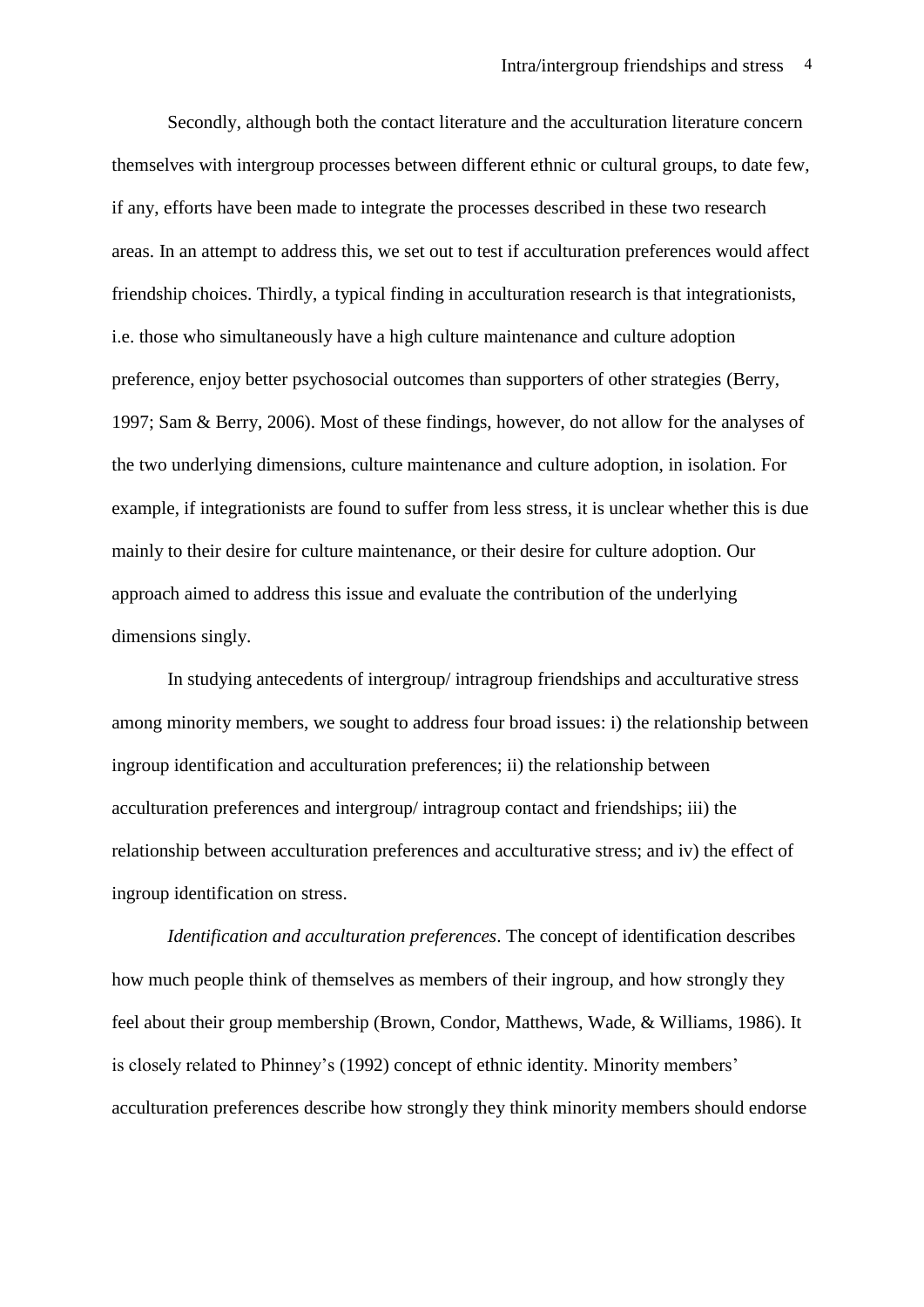the minority and majority cultures (Berry, 1997, Brown & Zagefka, 2011; Zagefka & Brown, 2002).

Both the concepts of identification and acculturation, then, capture the degree to which a group or its culture is positively valued. However, identification measures typically assess cognitions and emotions about group membership, while acculturation measures, although not measuring actual behaviour, are more closely linked to behaviours (e.g. what food should be eaten, what religion should be practiced, etc. We conceptualise identification as an antecedent to the more behavioural culture maintenance and adoption preferences, in line with previous research which has also conceptualised identification as an antecedent of acculturation (e.g. Badea, Jetten, Iyer, & Er‐Rafiy, 2011).

It was hypothesised that identification (i.e. cognitive and affective importance of minority identity) would be positively associated with culture maintenance preference. After all, if a group is seen as positively valued, its culture will be seen as worth preserving. Further, it was expected that minority identification would be negatively associated with culture adoption preference. Prior research has repeatedly found that - amongst minority members (but not majority members) - culture maintenance and culture adoption are modestly negatively related; they seem to be seen as somewhat incompatible (Brown & Zagefka, 2011). Due to this apparently perceived incompatibility, we expected a positive orientation towards the minority group (expressed in high identification) to be negatively related to culture adoption desire (which would imply a positive orientation toward the majority group).

*Acculturation preferences and intergroup/ intragroup friendships*. The dual identity approach developed by scholars studying intergroup contact and friendships (González & Brown, 2006) emphasises that endorsement of one identity does not imply rejection of another. Following this notion, it was hypothesised that a preference for culture maintenance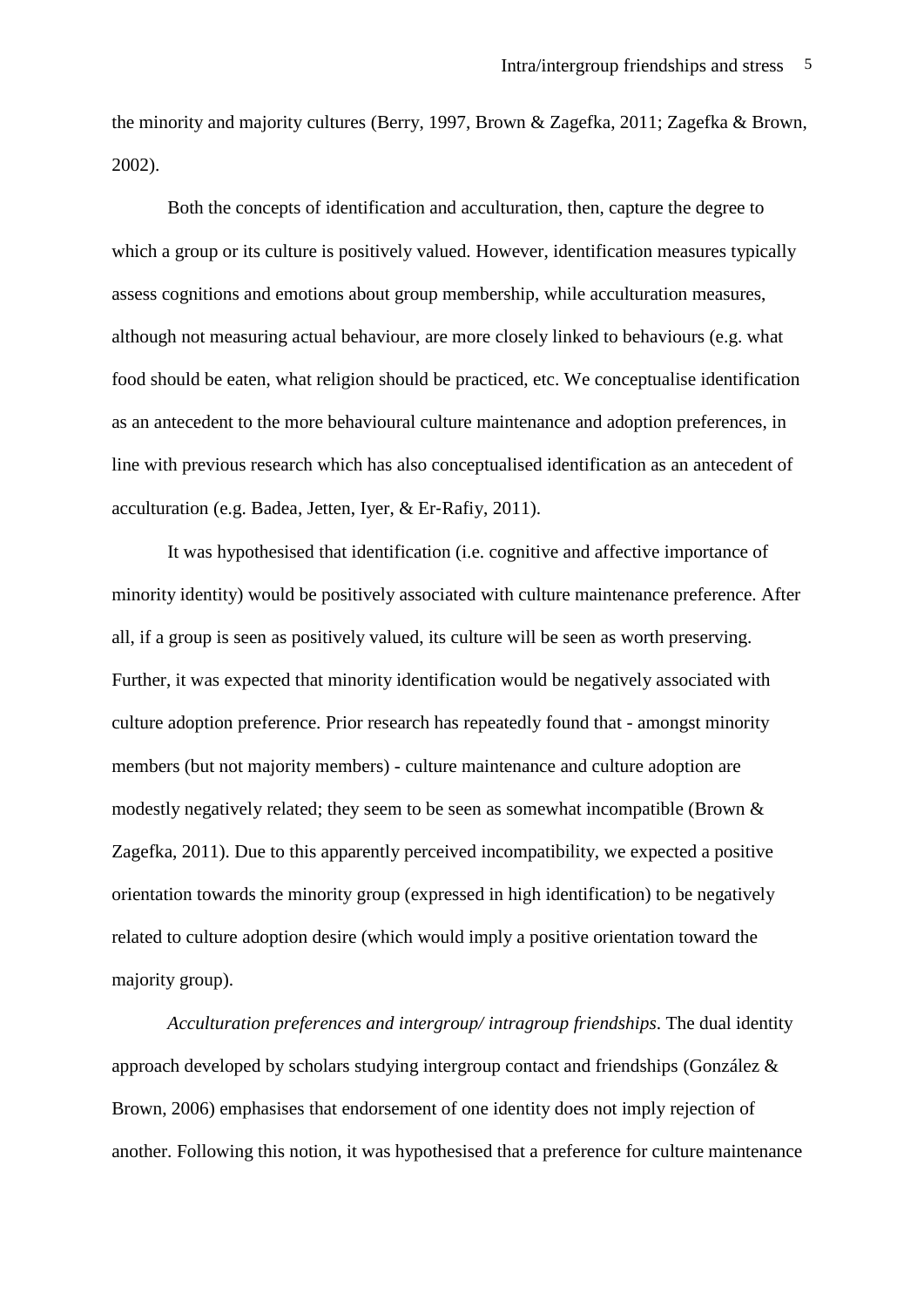would increase intragroup friendships, i.e. would make it more likely that friendships with other minority group members would be sought. A preference for culture adoption, in contrast, would lead to increased intergroup friendships with majority members (Martinovic, van Tubergen, & Maas, 2011). After all, strong intragroup ties might be one means through which culture maintenance can be achieved, which implies that a positive effect of culture maintenance desire on intragroup friendships should be expected. Similarly, intergroup ties might be one means through which culture adoption can be achieved, and this implies a positive effect of culture adoption desire on intergroup friendships. In line with the notion in dual identity research, we did not expect that culture maintenance desire would decrease intergroup friendship endorsement, or that culture adoption desire would decrease intragroup friendship endorsement (although we tested for their possible existence).

*Acculturation preferences and stress*. It has recently been pointed out that the consequences of different acculturation preferences depend on the societal context and climate: For example, a choice of integration amongst minority members might produce favourable results only if majority members also back this choice (Baysu et al., 2011). It is plausible that a desire for culture adoption might particularly lead to stress when cultural differences between the groups are big, and when prejudice against the minority group is rife. After all, a desire for adoption will be more unsettling if the coveted cultural change is large, and if anxiety about whether majority members will trust and accept the cultural mutation is strong. As will be elaborated below, such concerns can be assumed to be relevant for the participants of the present studies, who bear non-concealable markers of difference and are frequent targets of discrimination. It was therefore hypothesised that a desire that minority members pursue culture adoption would lead to elevated stress levels for our participants.

While culture adoption implies change which is inherently unsettling and potentially stressful, in contrast there are no theoretical grounds on which to anticipate an effect of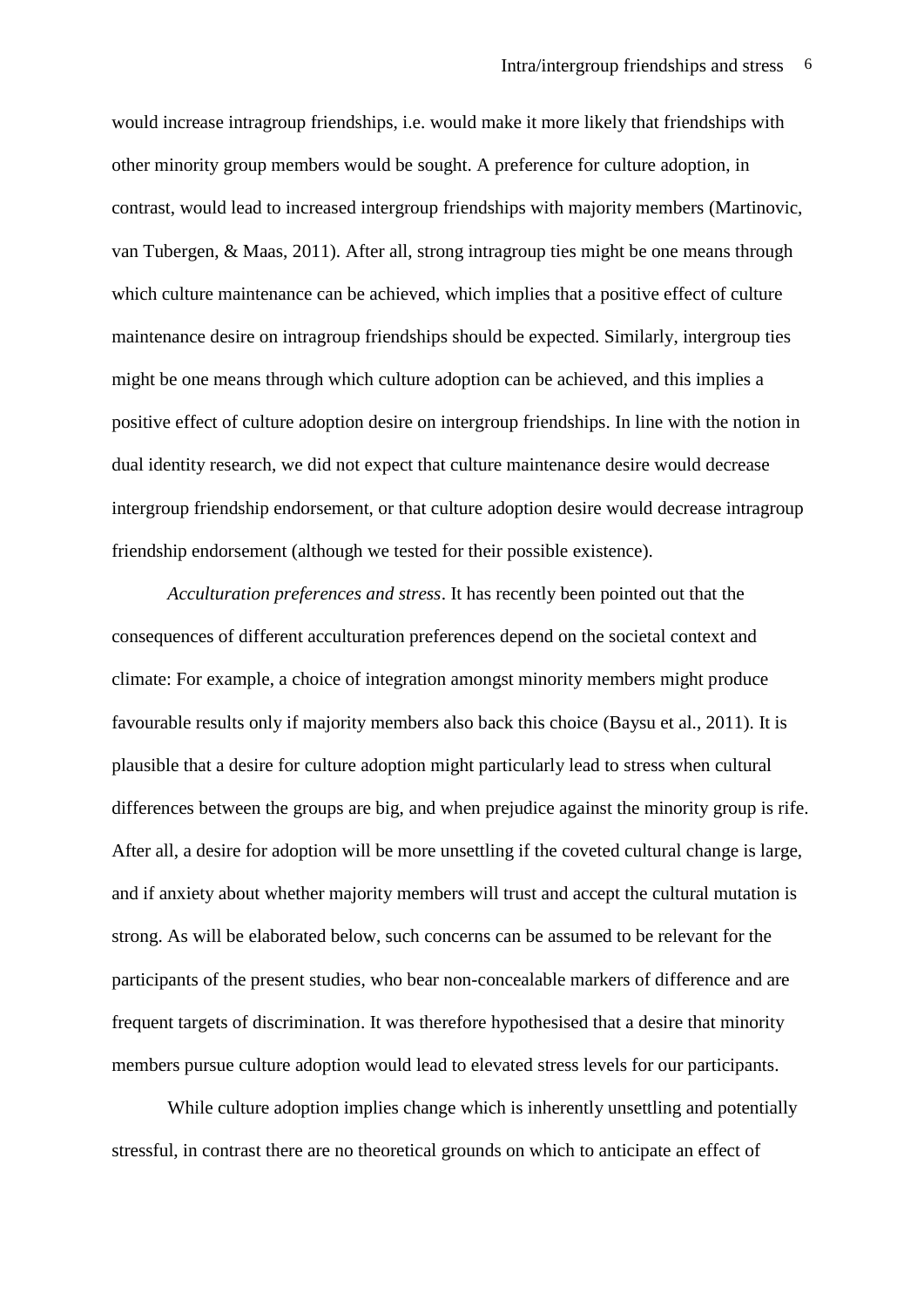culture maintenance desire on stress levels. Although culture maintenance might make it more likely that minority members become targets of prejudice (implying a stress-inducing effect), research in the identification-rejection tradition (Branscombe, Schmitt, & Harvey, 1999) has also shown that strong minority identity can be a stress buffer (implying a stressreducing effect). Taken together, these effects might cancel each other out, resulting in a nulleffect of culture maintenance preference on stress. Indeed, Güngör (2007) did not find any bivariate associations between maintenance and somatisation/depression (although, see Kosic, 2004). *Ingroup identification on stress*. As previously mentioned, research in the rejectionidentification tradition (Branscombe et al., 1999) has generated evidence that ingroup identification has an attenuating effect on stress, because of its self-protective properties. The support and feeling of belonging generated by a secure attachment to an ingroup is supposed to fortify the self against outside stressors (e.g., Schmitt, Spears, & Branscombe, 2003). However, the rejection-identification model was developed in the context of Black minority members in the US, and it is an interesting question if it will prove universally applicable to other minority groups. Are there boundary conditions for the effect?

Indeed, Redersdorff, Martinot, and Branscombe (2004) found support for the stress buffering effects of identification only for women in gender counter-stereotypic occupations, but not in gender stereotypic occupations. Moreover, Giamo, Schmitt, and Outten (2012) found that only certain facets of identification (but not others) enhance well-being. In one of our own studies, we failed to confirm the protective properties of identification for a sample of Naga (Zagefka & Jamir, 2015). We speculated that this might have been the case because Naga identity is imbued with even more negativity, disadvantage and stigma than African American identity which the rejection-identification model originally focussed on. In the light of this, we sought to explore in the current investigation if identification would have the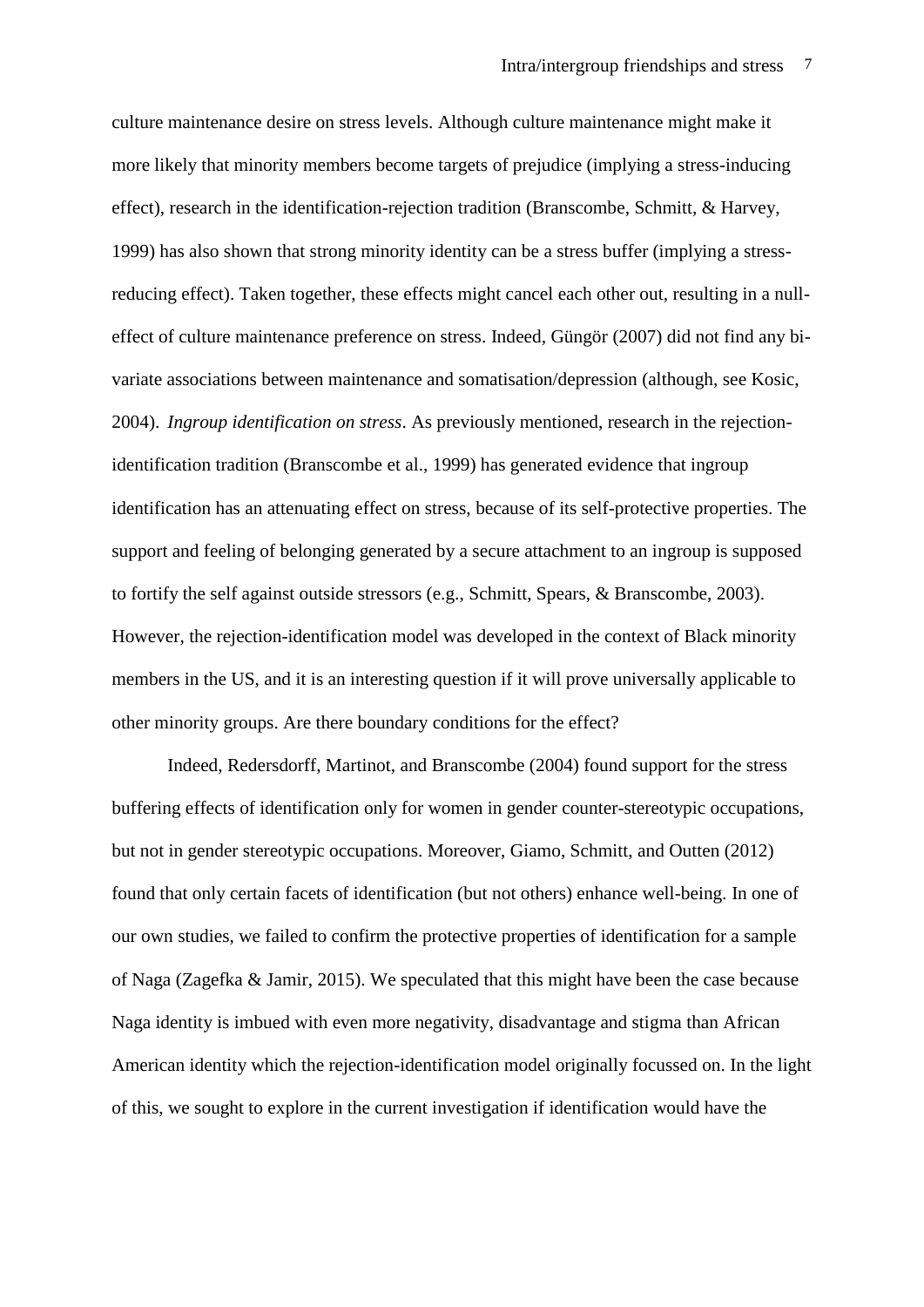buffering effects predicted by the rejection-identification model for two groups not previously studied with regard to this question: Muslim women and Somalis in the UK.

*Summary of proposed processes & research setting*. In sum, then, it was proposed that ingroup identification would simultaneously increase culture maintenance preference, and decrease culture adoption preference. Culture maintenance preference was hypothesised to facilitate the establishment of intragroup friendships, and culture adoption preference was predicted to facilitate the establishment of intergroup friendships. Culture adoption preference (but not culture maintenance preference) was expected to increase stress experienced by minority members. Moreover, it was explored whether a direct effect of ingroup identification on stress would also be observed. The hypothesised processes were tested in two studies conducted in the UK, among Muslim women, and among Somalis.

There are around 2.7 million Muslims in England and Wales today (ca 5% of the total population), according to the Office for National Statistics (http://www.ons.gov.uk). The presence of Muslims in the UK is a consequence of migration to the country from various other regions, notably Asia and Africa. Moreover, there are over 100,000 Somalis resident in the UK according to the 2011 census (http://www.ons.gov.uk). The UK is home to the largest Somali community in Europe due to a long tradition of Somali migration to the UK, especially since the British establishment of the Somaliland protectorate but exacerbated during the civil war in Somalia during the 1980s and 1990s.

Racial discrimination is a common problem for many ethnic groups (UK Department for Communities and Local Government, 2011). Most Muslim women and Somalis of both genders are easily distinguished from white British majority members through facial features, clothing, or both. The visibility of these markers of difference mean members of both groups can easily be targeted as victims of discrimination in the current islamophobic climate (Jasperse, et al, 2012). This situation is compounded by a status of general deprivation,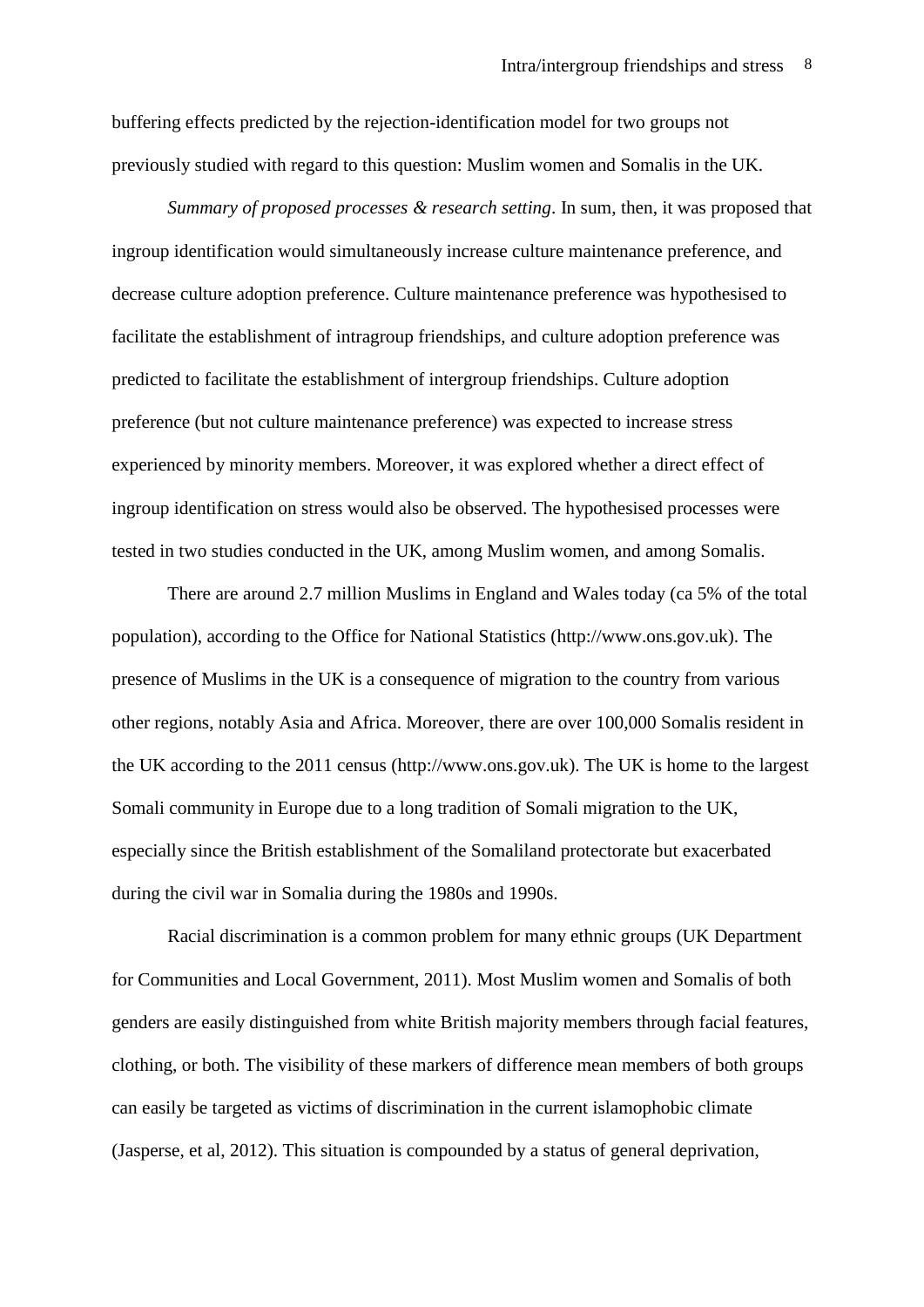particularly for Somalis, with a high teenage prison population and very high unemployment rates (Harris, 2004; Rasmussen, 2009). The proportion of Muslim people of working age without a qualifications is significantly higher than for Christians and most other minority groups, and Muslims are also less likely to have degrees or equivalent qualifications [\(www.ons.gov.uk\)](http://www.ons.gov.uk/). It was in this context that the proposed processes were tested using survey methodology and structural equation modelling.

#### Study 1

#### Method

## *Participants*

Two hundred fifty participants from the greater London area who self-reported to be both female and Muslim took part in the study (mean age 30). 171 reported to have the British nationality; the two biggest non-British national groups were Pakistanis and Bengalis. 50% of the sample reported to have been born in Britain, and 80% had been living in the UK for over 10 years.

## *Procedure and Measures*

Participants were recruited in public places (e.g., mosques, cafes) and asked to fill out a questionnaire containing the measures described below (1 = strongly disagree to  $5 =$ strongly agree, for all scales). Data for this and the second study were collected by a researcher who shared the participants' group membership, and no monetary compensation for participation was offered.

Ingroup *identification* was measured with six items assessing the cognitive and affective components of identity (Brown et al., 1986): 'I think of myself as being a Muslim'; 'I feel good about being Muslim'; 'Being a Muslim plays an important part in my life'; 'I feel that I am part of the Muslim community'; 'I have a strong sense of being Muslim'; 'I am proud of being Muslim',  $\alpha$  = .91.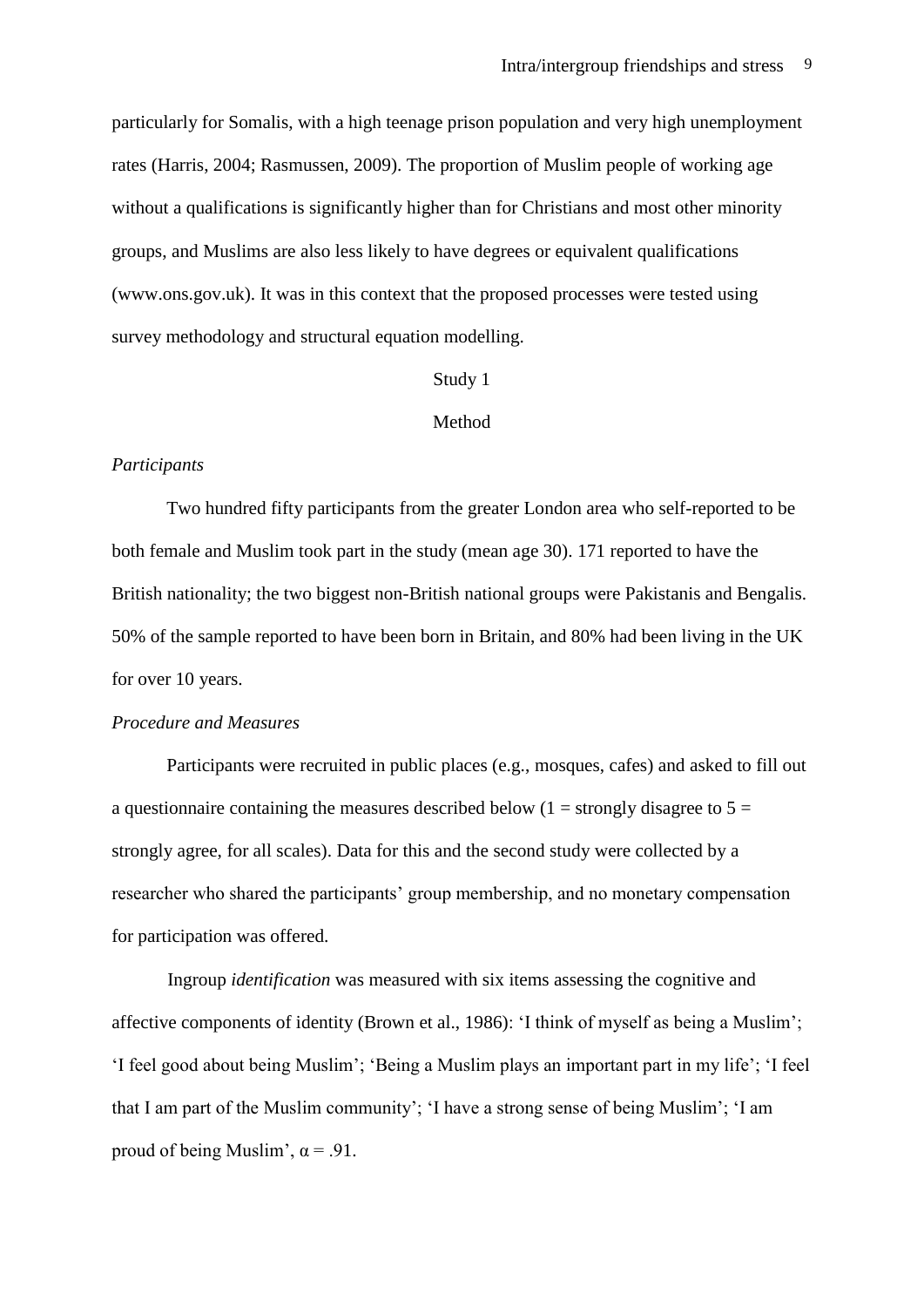*Culture maintenance* preference was measured by asking participants if they would like Muslims in Britain to maintain their own culture, religion, language, and clothing,  $\alpha$  = .75. *Culture adoption* preference was measured by asking if participants wanted Muslims in Britain to take on the British culture, (Christian) religion, language, and clothing,  $\alpha = .61$ .

*Intragroup friendships* were measured by participants indicating their agreement with the items 'In school, most of my friends are/were Muslims'; 'Now, most of my friends are Muslims'; and 'My closest friends are Muslims', α = .65. *Intergroup friendships* were measured with the same items and by substituting 'Muslims' with 'White British',  $\alpha$  = .70. Because British identity incorporates different ethnic and national groups, both with (e.g. British Indian) and without (e.g. Welsh) migration background, we chose the label 'white British', to ensure that participants really reported contact with people they thought of as majority members.

*Stress levels* were measured with three items: 'I often feel stressed'; 'I often have difficulties in coping with things I have to do'; and 'I often feel overwhelmed by my life in general',  $\alpha$  = .81.

Mean levels per construct were then used in the path analysis for this and the next study. The questionnaire also included some questions about demographic information and some items which are not of relevance in the present context. All aspects of this and the following study adhered to APA ethical guidelines.

#### Results

*Bivariate correlations, means, and factor analysis*. Bivariate correlations and means for all constructs are displayed in Table 1. To demonstrate that Muslim identification, culture maintenance and culture adoption are indeed independent concepts, an exploratory factor analysis (varimax rotation, extraction criterion of eigenvalue  $> 1$ ) was performed including all items. As expected this yielded three factors, with all identification items loading on one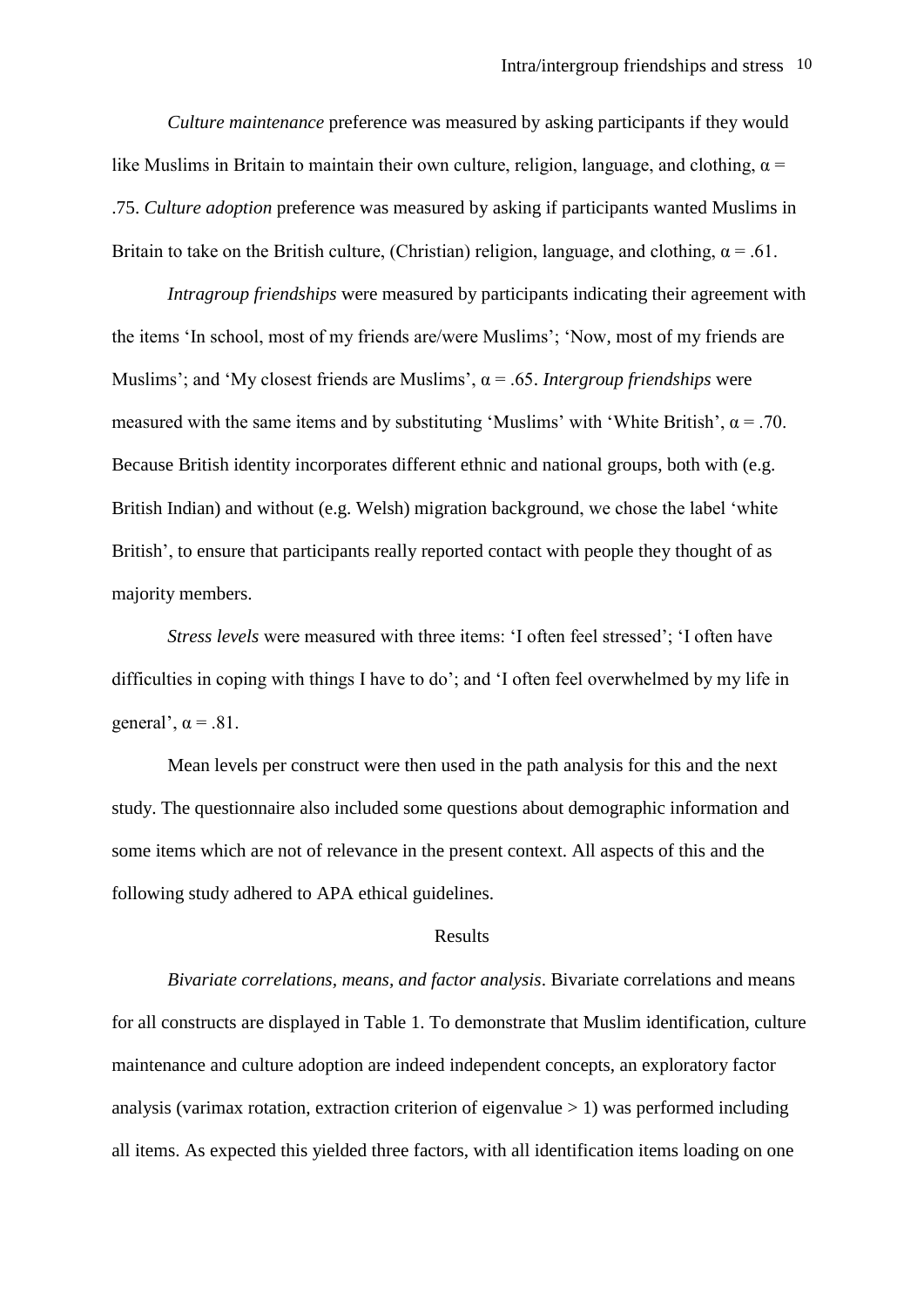factor, the culture maintenance items loading on a second factor, and the culture adoption items loading on a third factor. Factor loadings were substantial (ranging from .77 to .93), and no substantial cross-loadings were observed (the biggest by far was a cross-loading of - .28).

*Testing the hypothesised model*. A path model was specified (using Amos 19) with ingroup identification as an exogenous variable predicting culture maintenance and culture adoption preference. Culture maintenance preference, in turn, was specified to influence the amount of intragroup friendships. Culture adoption preference, in contrast, was specified to influence both intergroup friendships and stress levels. A direct path from identification to stress levels was also included. Three error terms were allowed to covary, on the basis that measurement accuracy for all constructs will depend on the non-native speaker's aptitude for reading English (all questionnaires were administered in English). Although it was assured that only participants with reasonable language skills completed the questionnaire, and indeed although more than 90% of participants scored above the mid-point of a 5-point scale assessing their self-perceived ability to speak English, language ability nonetheless inevitably varied among minority participants.

The model fitted the data well,  $\chi^2(6) = 10.21$ , ns; CFI = .96; RMSEA = .05. Path coefficients are displayed in Figure 1. As expected, identification was positively associated with culture maintenance preference  $(.29, SE = .10)$  but negatively with culture adoption preference  $(-.20, SE = .12)$ . Culture maintenance preference enhanced the amount of intragroup friendships  $(.13, SE = .07)$ , while culture adoption preference increased the amount of intergroup friendships (.22,  $SE = .05$ ) but also stress (.16,  $SE = .06$ ). Identification also had a direct ameliorating effect on stress levels  $(-.14, SE = .12)$ . An analysis with 5000 bootstraps revealed that the indirect effects of identification on the outcome variables were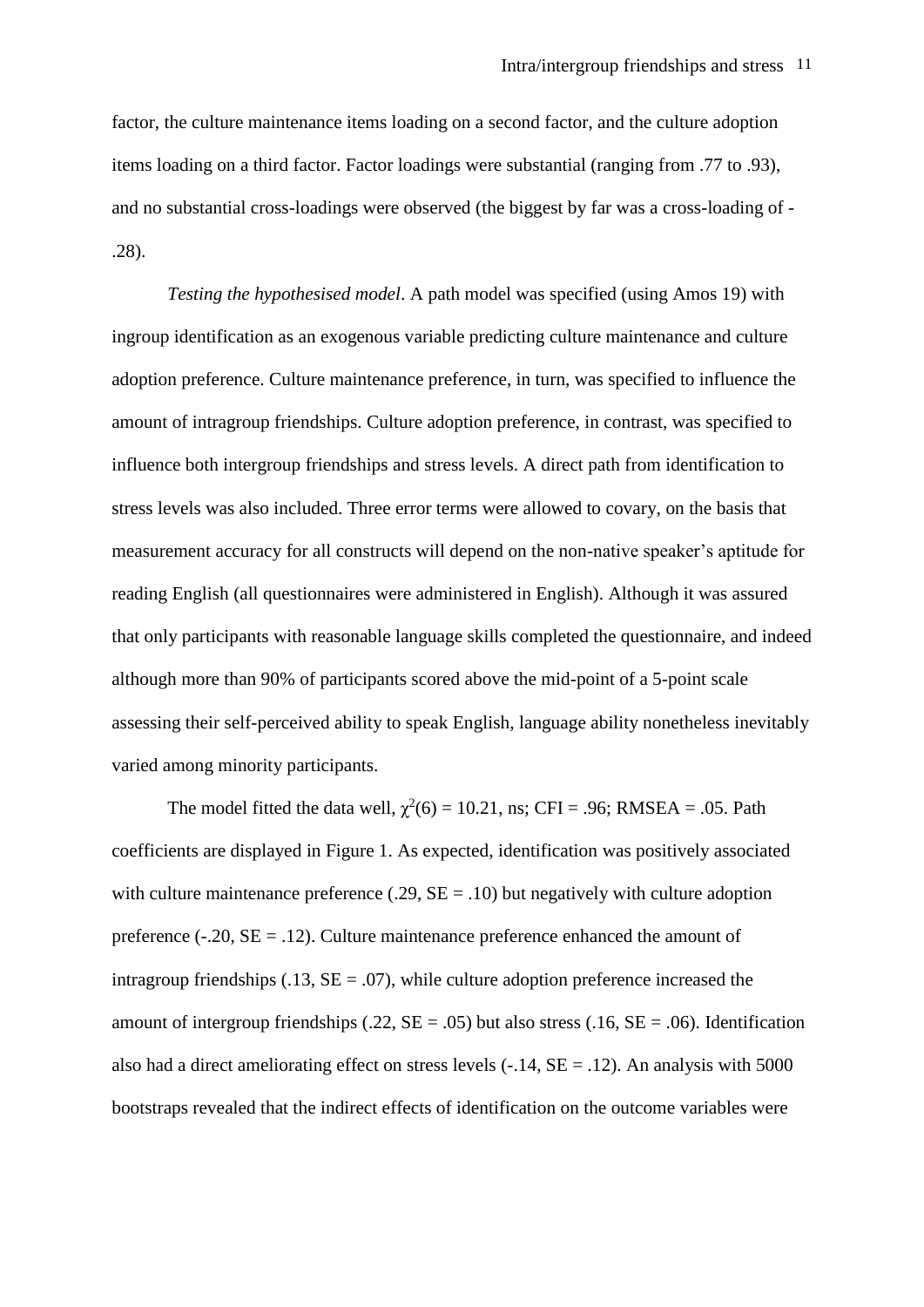significant, as the 95% confidence interval did not contain zero (CI stress  $=$  -.072 to -.008; CI inter =  $-.107$  to  $-.009$ ; CI intra =  $.001$  to  $.118$ ).

*Contrast with alternative models*. To further confirm that culture maintenance preference only affects intragroup but not intergroup friendships and stress, and that culture adoption preference only affects intergroup friendships and stress but not intragroup friendships, a model was specified where these three missing paths were included (culture maintenance – intergroup friendships; culture maintenance – stress; culture adoption – intragroup friendships). The fit of this model (now  $\chi^2(3) = 8.44$ ) was not substantially better than the fit of the hypothesised model, which had already been satisfactory. Moreover, all three path coefficients were non-significant, further confirming that the paths are negligible. What is more, an inspection of the modification indices (a few missing values were replaced with the scale mean to enable Amos to calculate these indices) confirmed that including the three paths would not lead to a substantial improvement in model fit.

To yield better evidence for the causal direction of hypothesised effects, another model was specified where all the paths between variables were reversed, so that intragroup/ intergroup friendships and stress were now the exogenous variables impacting on acculturation preferences, which in turn impacted on identification. This model is plausible, as it might be the case that effects between variables are mutually reinforcing (see e.g. Verkuyten, 2005, who conceptualises identification as an outcome). As expected, however, this alternative model fitted the data considerably less well than the hypothesised model,  $\chi^2(8)$  $= 51.80$ , ns; CFI = .60; RMSEA = .15, with fit indices falling short of accepted benchmarks. This was the case even when the three exogenous variables were allowed to covary,  $\chi^2(5)$  = 17.86,  $p < .01$ ; CFI = .88; RMSEA = .10.

Discussion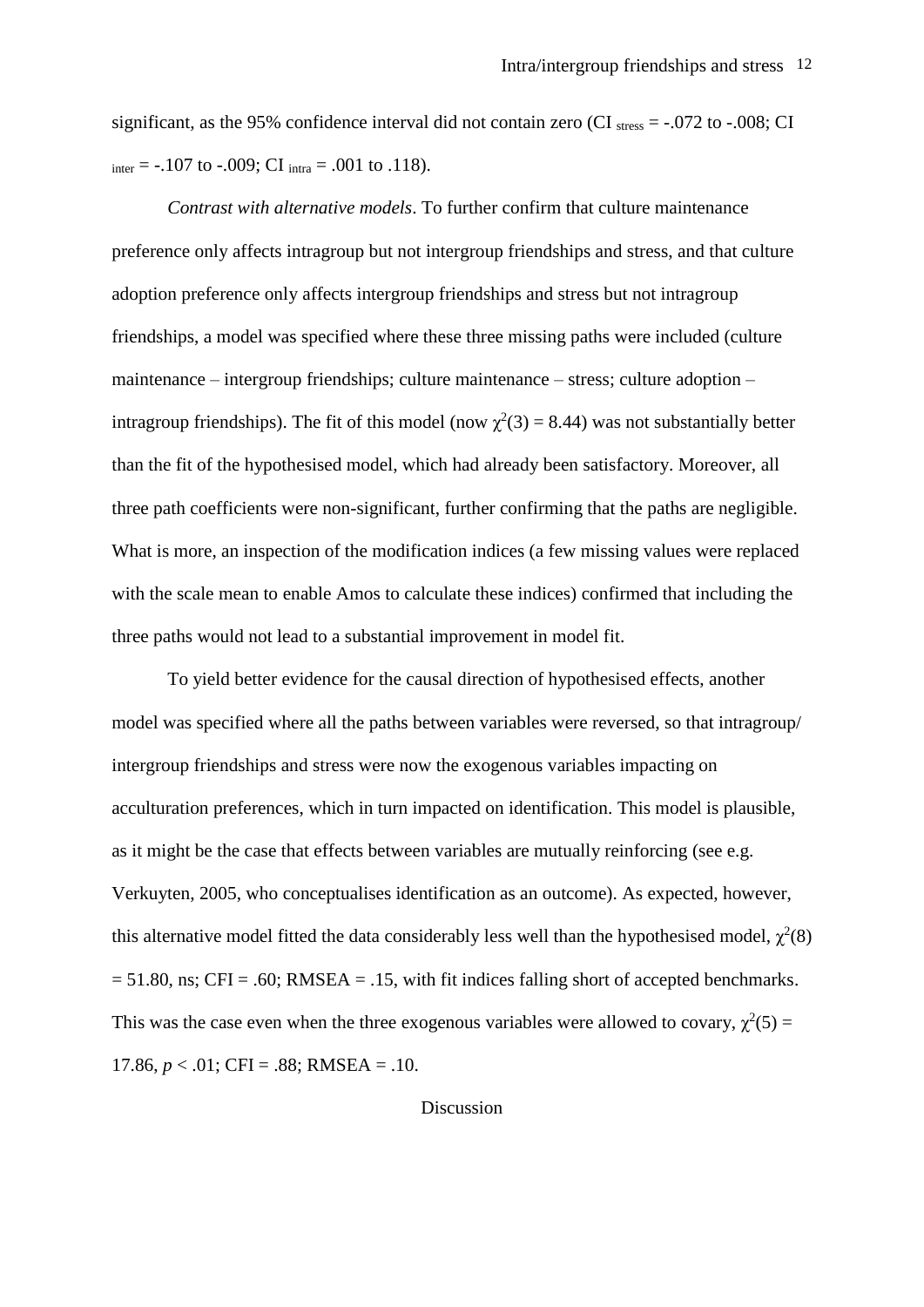There was clear evidence in study 1 that identification with the Muslim minority ingroup was associated with increased desire to maintain the Muslim culture, and that it was associated with decreased desire to adopt the mainstream British culture. Culture maintenance desire, in turn, was associated with more self-reported minority ingroup friendships, while culture adoption desire was associated with more self-reported intergroup friendships. Culture adoption desire was also associated with higher stress levels among our female Muslim participants. Finally, in line with Branscombe et al.'s (1999) model, identification with the Muslim minority ingroup did act as a buffer against stress – higher identification was associated with lower stress levels.

In psychological research, mechanisms uncovered for very specific samples are often assumed to generalise to a larger population. Of course, such assumption should be regarded with caution, especially when the processes under study involve vulnerable groups and have potential policy implications. Therefore, in a next step we were motivated to test whether the processes discovered for Muslim women in Britain would generalise to another minority group. While in study 1 minority status was based on religious affiliation, in study 2 we aimed to see if results would generalise to an ethnic minority group also. Therefore, study 2 focussed on a sample of Somali minority members in Britain.

#### Study 2

## Method

### *Participants*

One hundred ninety eight participants who self-reported to be ethnic Somalis and who lived in the greater London area participated in the study (mean age 21 years, 99 females, 91 males, 8 did not report their gender). About half of the participants held the British citizenship. Roughly 50% were born in Somalia, 30% in the UK, and 20% elsewhere. 50% had lived in the UK for less than 12 years and 50% for longer. As for study 1, more than 90%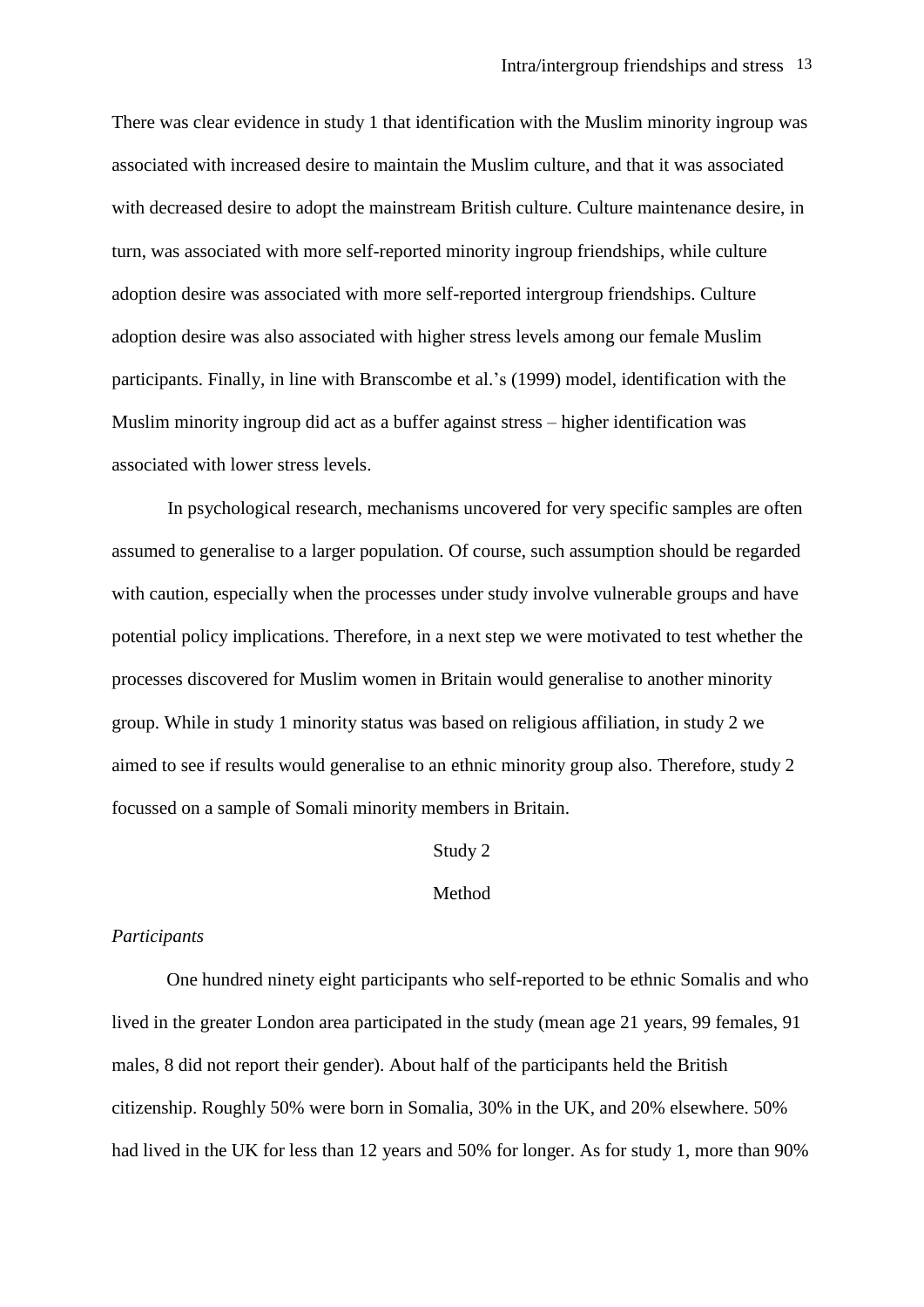of participants scored above the midpoint of a 5 point scale asking them to indicate their English language aptitude. The sample for study 2 was independent from that of study 1; no participant took part in both studies.

## *Procedure and Measures*

Participants were again approached in public places (e.g., mosques, cafes) and asked to fill out a questionnaire containing the measures described below  $(1 =$  strongly disagree to 5 = strongly agree, for all scales).

Ingroup *identification* was measured with three items: 'It is important to me to be Somali', 'I see myself as Somali', and 'I identify with being Somali', α = .88. *Culture maintenance* and *culture adoption* preferences were assessed with the same items as before, asking about attitudes towards Somali culture and British culture,  $\alpha$  = .80 for culture maintenance and .60 for culture adoption. *Intergroup and intragroup friendships* were measured vis-à-vis white British people and Somalis, using the same items as before, plus one additional item: 'I am more comfortable with Somali (white British) friends than white British (Somali) friends',  $\alpha$  = .82 for intergroup friendships and .75 for intragroup friendships. *Stress levels* were measured with the same three items as before,  $\alpha = .79$ . The questionnaire also included some questions about demographic information and some items which are not of relevance in the present context.

#### Results

*Bivariate correlations, means, and factor analysis*. Bivariate correlations and means are displayed in Table 1.

*Testing the hypothesised model*. When specifying the hypothesised model, in which ingroup identification was predictive of culture maintenance and culture adoption preferences, culture maintenance affected intragroup friendships, culture adoption affected intergroup friendships and stress, and identification also had a direct effect on stress, the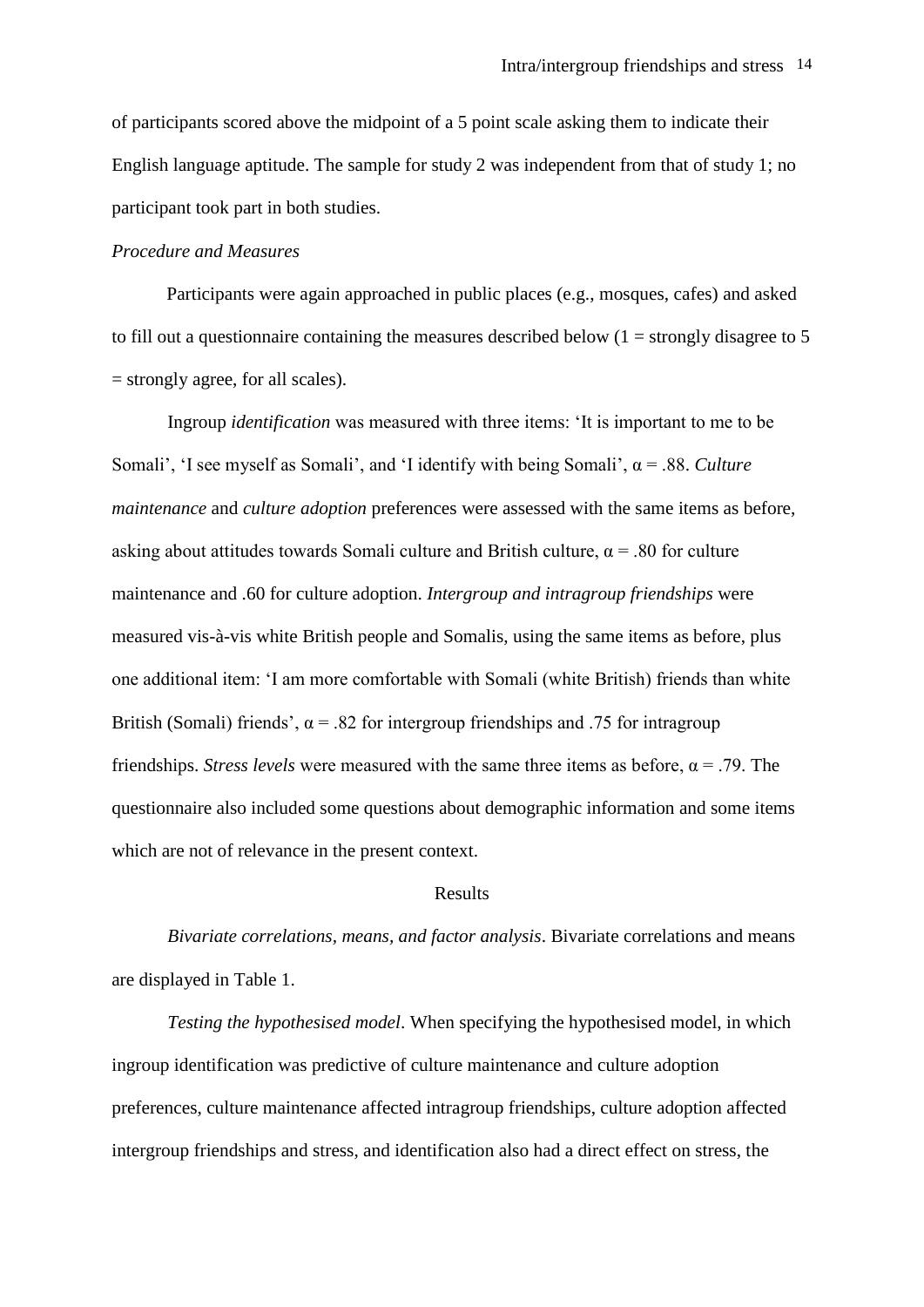model again fit the data well (as before, three error terms were allowed to covary). Although the chi square was significant, the more important fit indices (Hoyle, 1995) confirmed a good model fit,  $\chi^2(6) = 15.20, p < .05$ ; CFI = .92; RMSEA = .08.

Path coefficients (see Figure 2) were very similar to those obtained in study 1, with the notable exception that the direct path from ingroup identification to stress which had been negative for Muslim women was now non-significant for this sample of Somali minority members. The effect were as follows: identification on maintenance .26 ( $SE = .06$ ); identification on adoption -.18 ( $SE = .07$ ); maintenance on intragroup friends .17 ( $SE = .08$ ); adoption on intergroup friends .28 ( $SE = .06$ ); adoption on stress .16 ( $SE = .07$ ); and identifications on stress  $.03$  (SE =  $.07$ ). An analysis with 5000 bootstraps revealed that the indirect effects of identification on the outcome variables were significant, as the 95% confidence interval did not contain zero (CI stress  $=$  -.078 to -.004; CI inter  $=$  -.114 to -.015; CI  $_{\text{intra}} = .013$  to  $.103$ ).

*2-group analysis*. To obtain quantitative evidence that all paths were identical in the two samples, except the path from identification to stress, a 2-group comparison was conducted. Allowing the path from identification to stress to vary resulted in significantly better fit  $(\Delta \chi^2(1)=4.123, p<.05)$  compared to a scenario where all paths were constrained to be equal in the two samples.

*Contrast with alternative models*. As for study 1, it was next tested if the inclusion of a 'culture maintenance – intergroup friendships' path, of a 'culture maintenance – stress' path, and of a 'culture adoption – intragroup friendships' path could significantly improve the fit of the model. When including these three paths, the overall model fit did not change substantially (now  $\chi^2(3) = 13.93$ ,  $p < .05$ ). More importantly, all three path coefficients were non-significant. Moreover, an inspection of the modification indices again suggested that the model fit would not be substantially improved by including these three paths.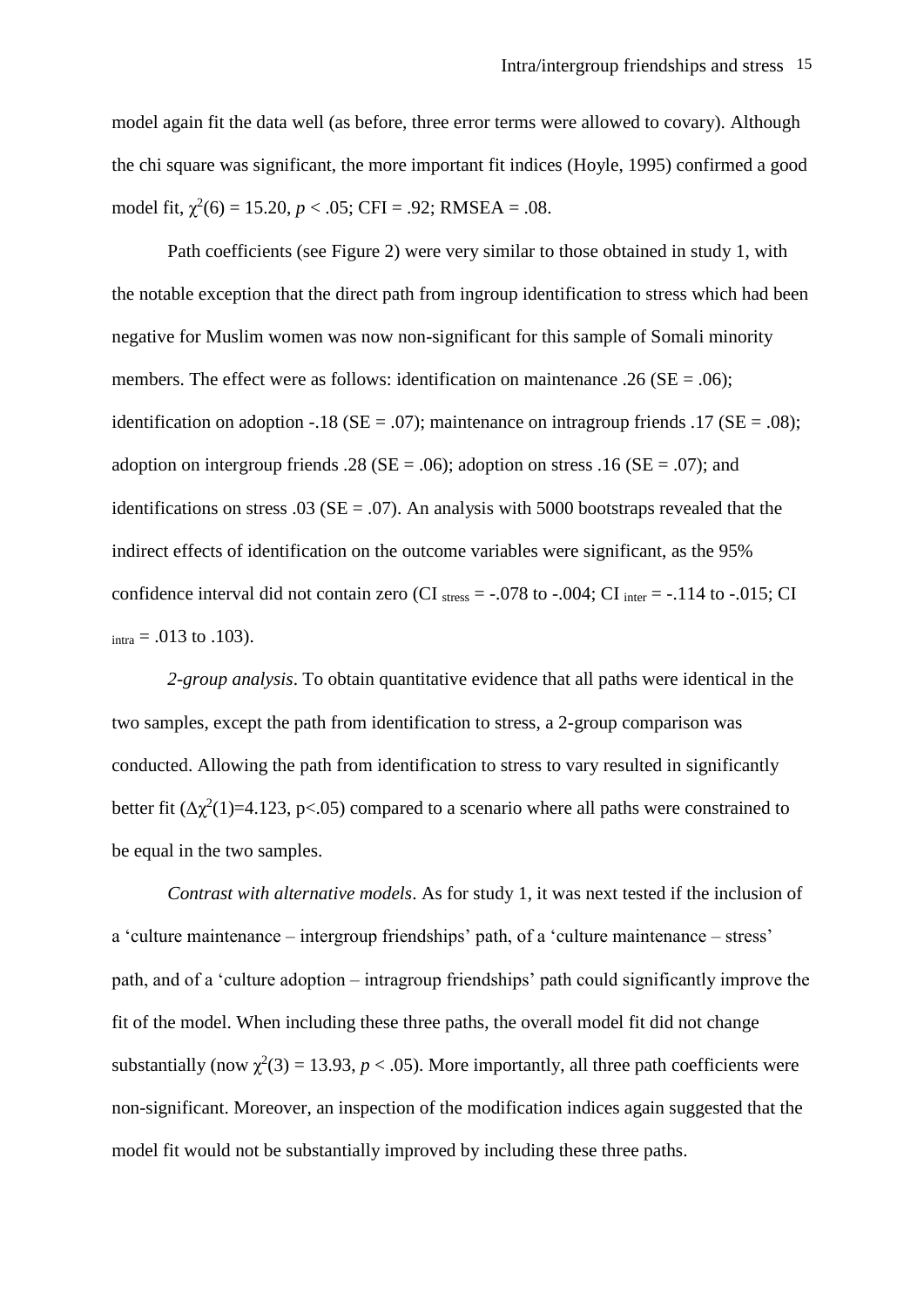As for study 1, we next reversed all the hypothesised paths between variables in our model, to get a better handle on the causal direction of effects. Again, this resulted in a substantial deterioration of model fit,  $\chi^2(8) = 75.67$ ,  $p < .001$ ; CFI = .40; RMSEA = .21, yielding additional support for the hypothesised model.

Last but not least, rather than simply reversing hypothesised paths, a last model was specified to test if the modelling of some different processes would result in a better model fit. In this model, intragroup contact predicted identification and culture maintenance, to test if actual intragroup contact and behaviour might actually affect attitudes, rather than vice versa. Likewise, intergroup contact was specified to predict both culture adoption preference and stress, to test the idea that again behaviour might inform intergroup attitudes, and that stress is a direct consequence of intergroup contact. This model, again, yielded a poor fit with the data,  $\chi^2(10) = 61.25$ ,  $p < .001$ ; CFI = .55; RMSEA = .16.

## Discussion

The hypothesised model fitted well for the sample of Somali minority members in study 2. Processes were remarkably similar to those unearthed for the Muslim women of study 1, suggesting that they do indeed generalise to other minority groups.

The only noteworthy difference between the results for study 1 and 2 was the path from minority identification to stress – this was negative for Muslim women, but nonsignificant for Somalis. As we have speculated elsewhere (Zagefka & Jamir, 2015), whether a minority identity is fit to buffer against stress might depend on the extent to which the identity is imbued with negativity. Of course, African Americans are undoubtedly potential victims of discrimination (Branscombe et al., 1999). However, it is possible that this is the case to a lesser extent than for groups who have to fear random and unpredictable threats to their lives in the context of civil war (like the Naga; Zagefka & Jamir, 2015), and it is possible that Somali identity, too, is imbued with more negativity than African American or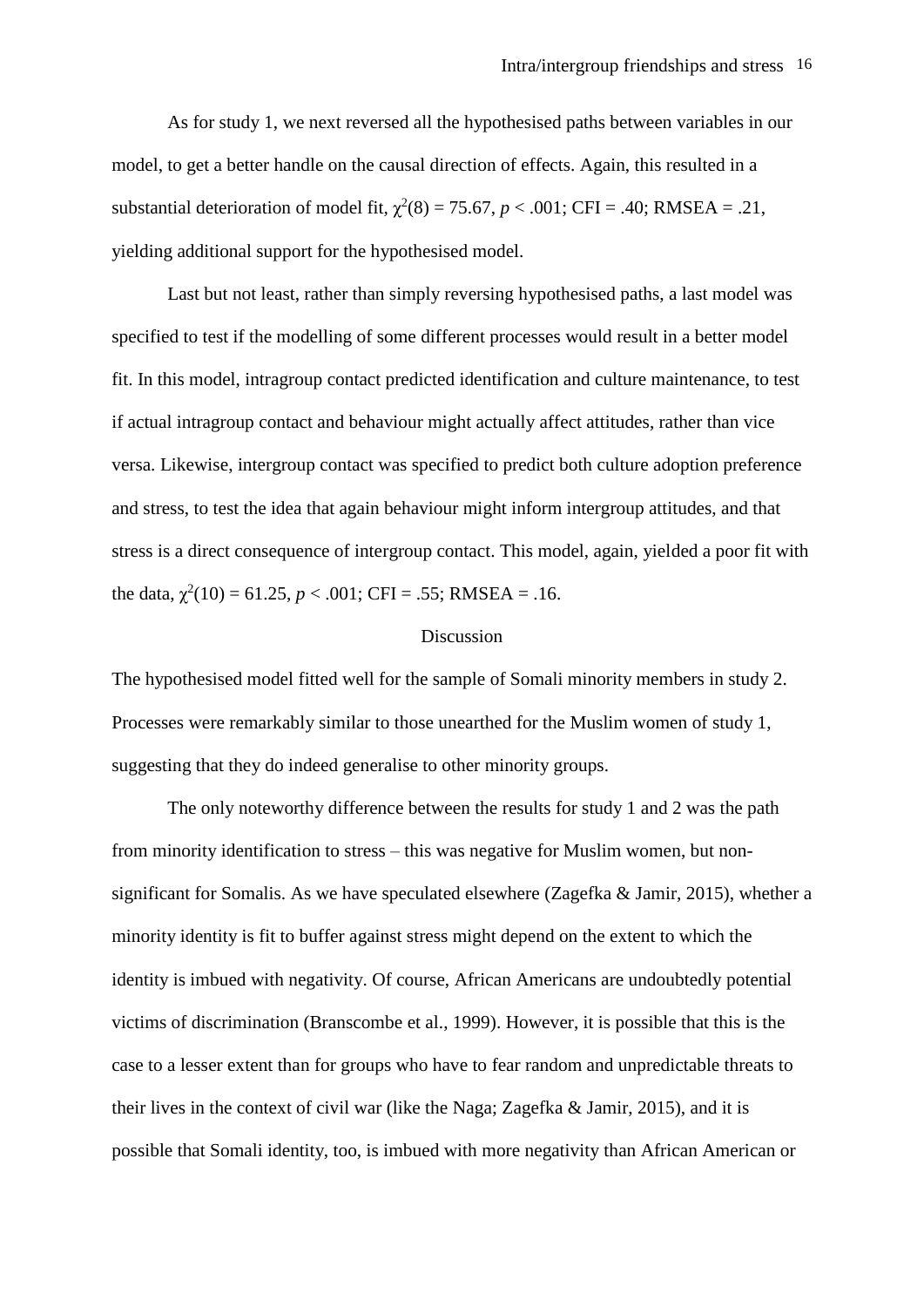Muslim identity. As outlined above, Somalis in the UK are extremely deprived. While African Americans are set apart from the majority mainly through their ethnicity, and while Muslims in the UK are differentiated from the majority mainly through their religion, Somalis in the UK have markers of difference on a whole host of dimensions, including their religion, culture, and recent migratory status. We would like to speculate that for identities imbued with such a high degree of difference and disadvantage ingroup identification might fail to have the same self-protective properties as is the case for slightly less disadvantaged groups. It is also possible that Muslim religious identity will have a buffering effect on stress because salience of this identity will enhance a sense of belonging and being member of a positively valued community, while ethnic Somali identity might be experienced as less stress-alleviating because of a potentially lower sense of coherence for this ethnic ingroup. Of course, the current data are not in themselves sufficient to substantiate this speculation. An important avenue for future research is to directly test the conditions under which ingroup identity will or will not have self-protective properties. Clearly, it appears that some groups, in the face of historical discrimination, are able to still derive value from their identity, while others do not. The question of how such groups might differ in terms of the social creativity strategies they employ would be an important topic for future study. At the same time, although the effect of identification on stress was negative for Muslims and non-significant for Somalis in the present contribution, the difference in magnitude between the two associations for the two groups was actually not that great. Future research could ascertain whether this observed difference can be replicated, to avoid unduly over-emphasising the difference.

## General discussion

Overall, it was shown that in two separate minority groups in Britain minority ingroup identification were associated with acculturation preferences. These preferences, in turn, were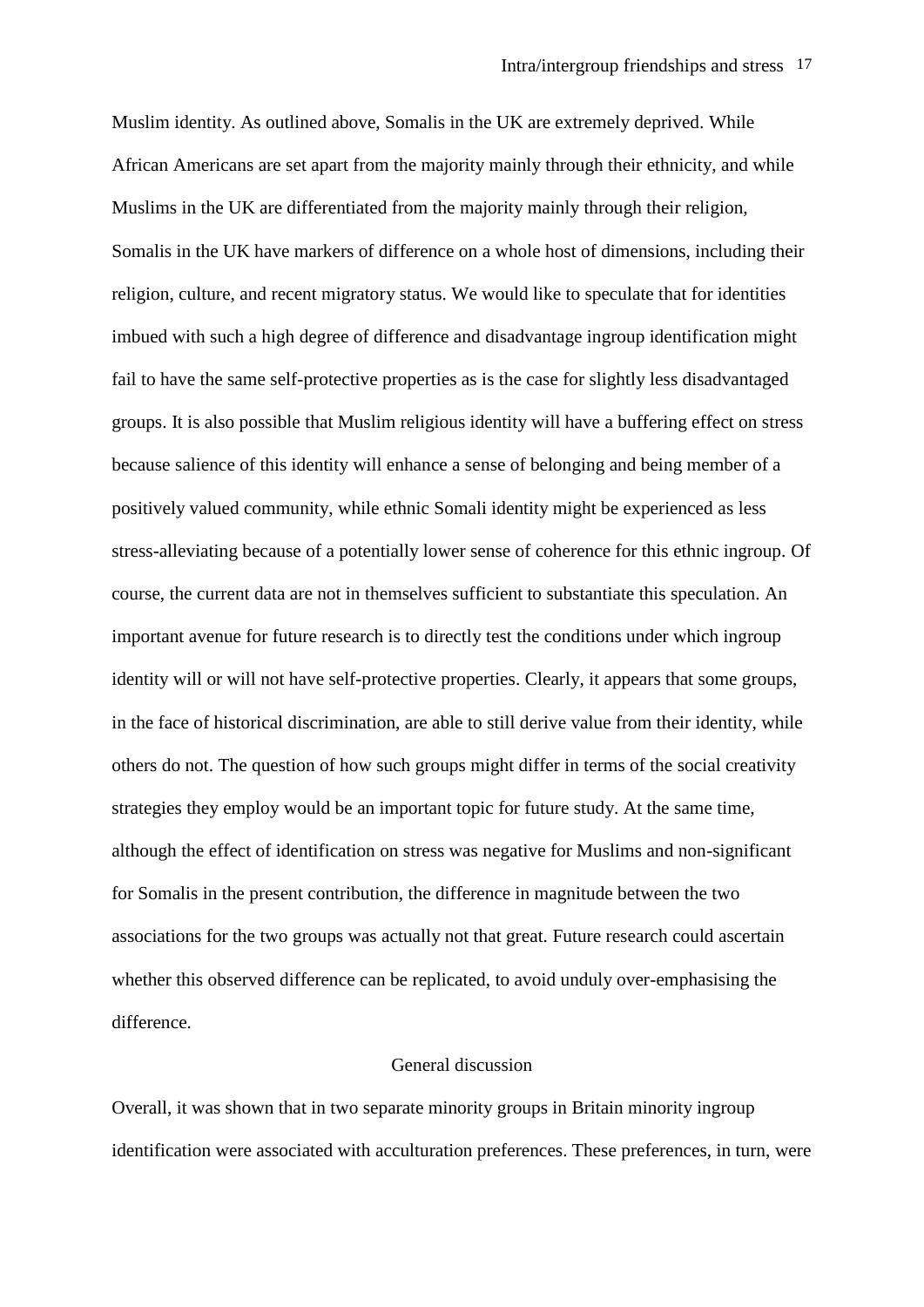related to the choice of intragroup or intergroup friendships, as well as stress experienced by minority members. It should also be mentioned that, across both samples, ingroup identification and culture maintenance preference tended to be quite high, and culture adoption preference tended to be rather lower (see Table 1).

An undisputable strength of this work is that very little data exists to date on the acculturation processes of these two minority groups in Britain. One issue which could be improved in future research is that some of our measures were quite short, and future research could aim to improve on this. Another issue is that although the aspiration of this work was to nail down causal processes, the data is only cross-sectional. This is, of course, less preferable than the attainment of experimental data. However, practical issues forbade experimentation. There are ethical issues with experimentally manipulating concepts and beliefs which have a demonstrable (as evinced in our data) effect on stress levels. We would not have been comfortable to induce more stress in our already quite vulnerable population by manipulating the exogenous variables.

Still, testing reversed causal order in SEM can give an (inconclusive) indication of causality in instances where experimentation is not practical. Our alternative model suggests that intragroup/ intergroup friendships and stress are a consequence of acculturation preferences, not antecedents. Our data suggest that what might happen is that those who favour culture maintenance as a consequence have more intragroup friendships, and those who favour culture adoption as a consequence have more intergroup friendships, but also experience more distress. Moreover, our data also suggest that identification is an antecedent rather than consequence of acculturation preferences. However, until experimental confirmation of this has been obtained, we must remain open for the possibility that the causal direction of the association is in fact the other way around.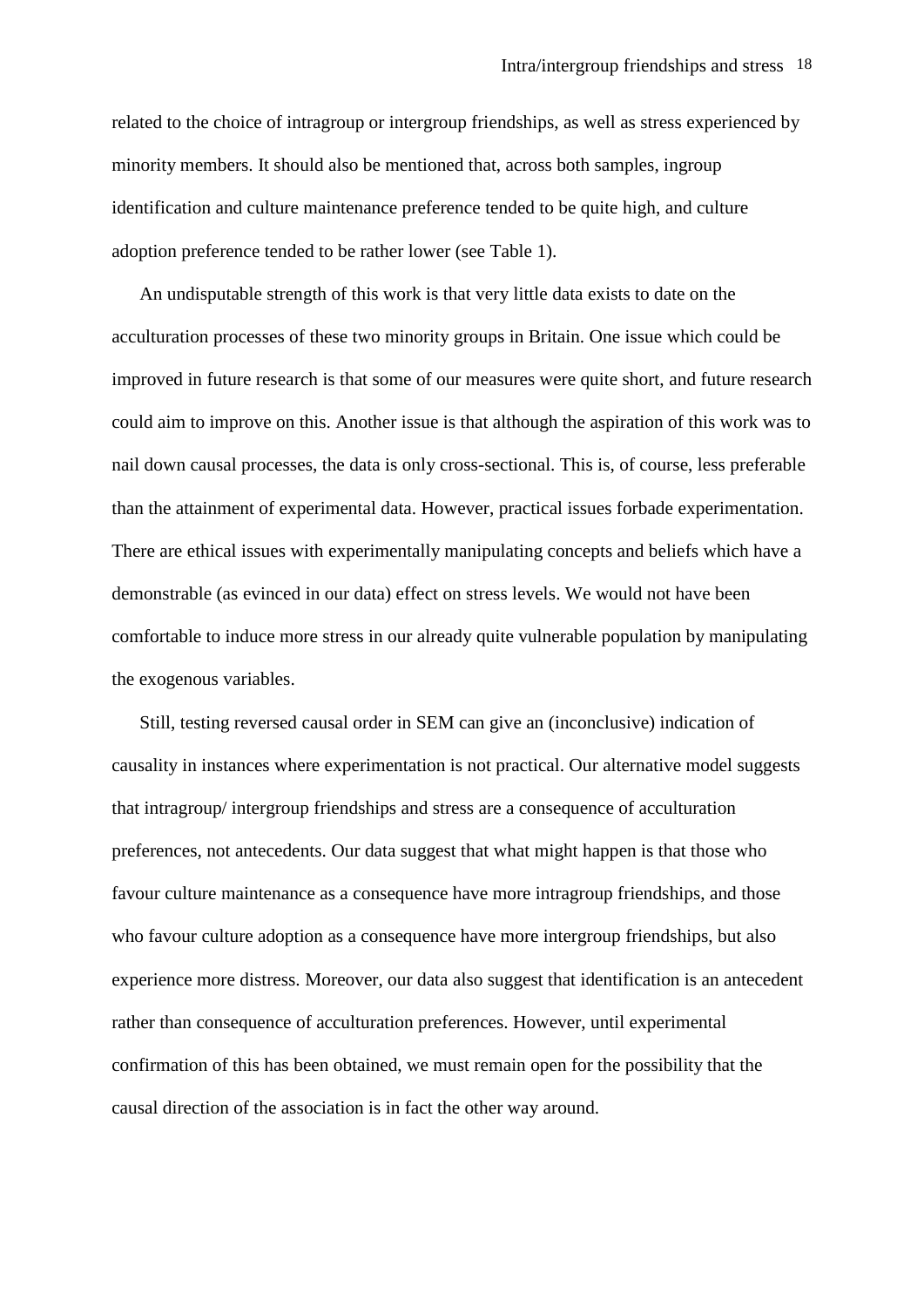The findings may have important practical implications, although the reader should keep in mind that more definite data about the causal direction of effects would be needed before making strong inferences. Firstly, if the goal is to encourage intergroup friendships due to their demonstrable positive effect on intergroup relations, it might be beneficial to encourage minority members to endorse culture adoption. Secondly, practitioners should also take note of the fact that culture adoption preferences seem to be inherently stressful for minority members. Any efforts to encourage culture adoption are therefore somewhat of a double edged sword and pros and cons need to be carefully evaluated. Thirdly, the data support the idea that encouraging culture maintenance will not adversely affect intergroup friendships and relations, while culture adoption will positively affect these outcome variables. Hence, to achieve more positive intergroup relations, the data suggest that minority members should be encouraged to engage in integration (high on both culture maintenance and adoption).

It is worth pondering issues that should be illuminated further by future research. In the discussion to study 1, we reflected on the fact that SEM cannot give definitive answers about the causal direction of observed correlations. For this reason, experimentation on the proposed mechanisms would be a very worthwhile endeavour, if a way can be found to carry this out in a feasible and ethical manner. Another approach to strengthening the potential for causal inference would be to utilise longitudinal designs going forward. A second avenue for further study would be to get a better handle on the idea that the extent to which identification with a minority group can be stress-buffering might depend on the extent to which that minority identity is imbued with negativity. Better data in this regard would be very useful. Future endeavours could also incorporate a measure of national identification – it would be interesting to investigate the combined effects of ethnic, religious, and national identifications on the outcome variables.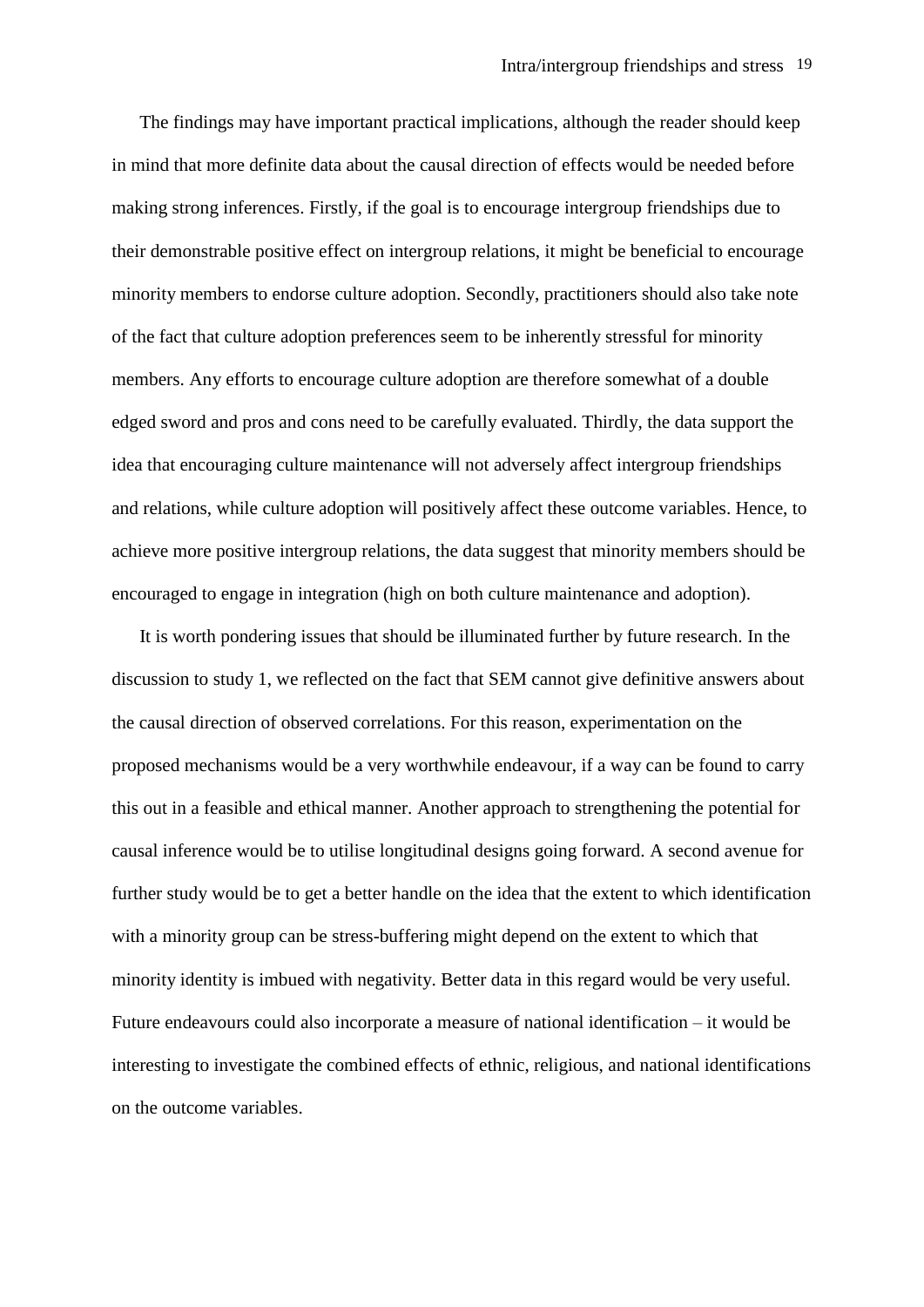In sum, we see the take-home messages of this research as being a) that acculturation preferences shape intragroup/intergroup friendship preferences, b) that encouraging culture adoption among minority members is a double edged sword, where potential benefits for the intergroup climate are achieved at the expense of minority members' mental health, c) that encouraging culture maintenance will *not* have an adverse effect on the establishment of intergroup friendships and that it should therefore not be regarded with suspicion, and d) that minority identification, whilst precluding to a certain extent a desire for culture adoption, does seem to have some stress-buffering properties. However, more research is needed to get a better handle on the exact effects of minority identification on well-being.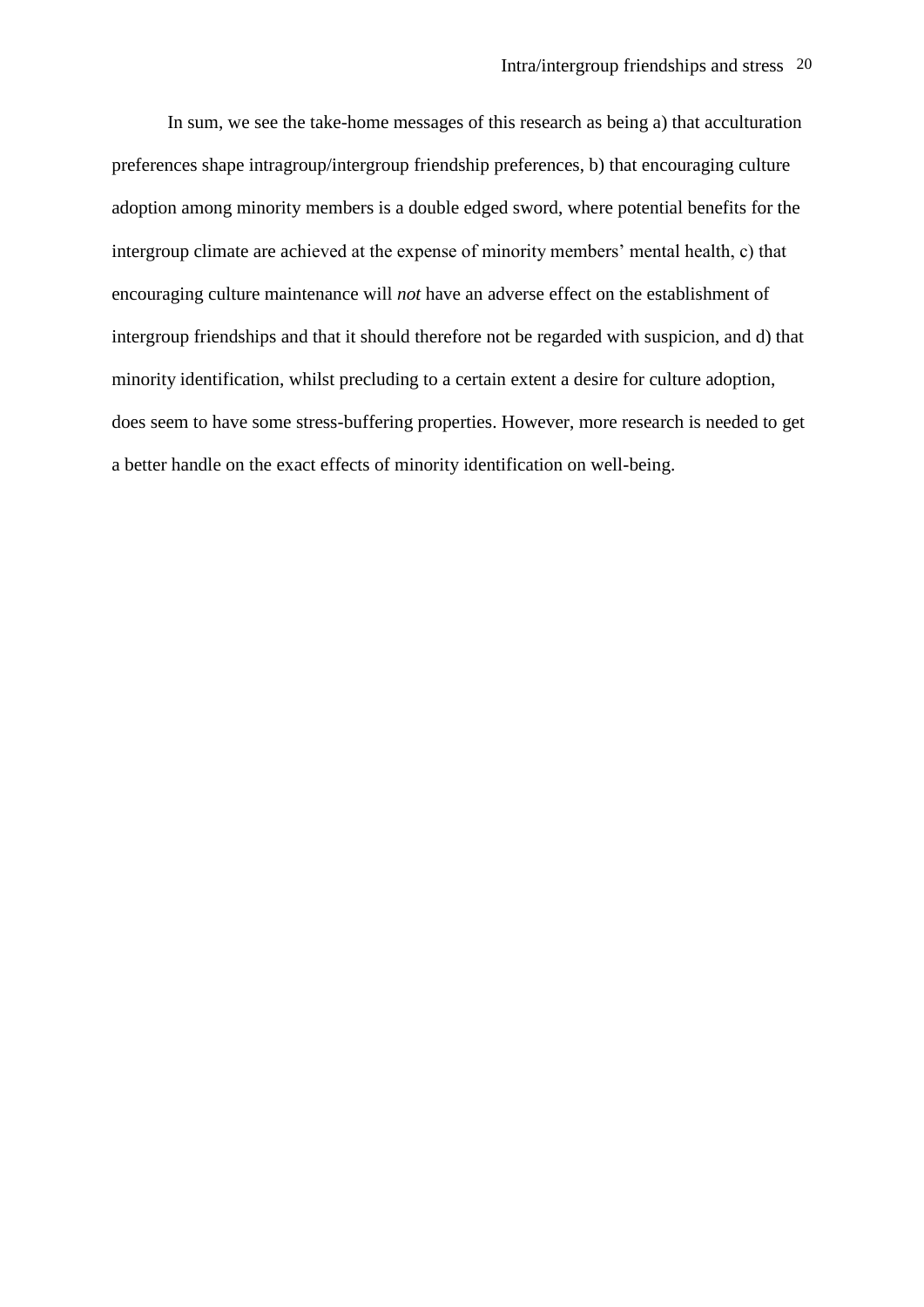#### References

- Badea, C., Jetten, J., Iyer, A., & Er‐Rafiy, A. (2011). Negotiating dual identities: The impact of group‐based rejection on identification and acculturation. *European Journal of Social Psychology, 41*, 586-595.
- Baysu, G., Phalet, K., & Brown, R. (2011). Dual identity as a two-edged sword: Identity threat and minority school performance. *Social Psychology Quarterly, 74*, 121-143.
- Berry, J. W. (1997). Immigration, acculturation, and adaptation. *Applied Psychology: An International Review, 46*, 5-68.
- Binder, J., Zagefka, H., Brown, R., Funke, F., Kessler, T., Mummendey, A., Maquil, A., Demoulin, S., & Leyens, J.-P. (2009). Does contact reduce prejudice or does prejudice reduce contact? A longitudinal test of the contact hypothesis among majority and minority groups in three european countries. *Journal of Personality and Social Psychology, 96*, 843-856.
- Branscombe, N. R., Schmitt, M. T., & Harvey, R. D. (1999). Perceiving pervasive discrimination among african americans: implications for group identification and well-being. *Journal of Personality and Social Psychology, 77*, 135-149.
- Brown, R., Condor, S., Matthews, A., Wade, G., & Williams, J. A. (1986). Explaining intergroup differentiation in an industrial organisation. *Journal of Occupational Psychology, 59*, 273-286.
- Brown, R., & Zagefka, H. (2011). The dynamics of acculturation: an intergroup perspective. *Advances in Experimental Social Psychology, 44*, 129-184.
- Davies, K., Tropp, L. R., Aron, A., Pettigrew, T. F., & Wright, S. C. (2011). Cross-group friendships and intergroup attitudes: A meta-analytic review. *Personality and Social Psychology Review, 15*, 332-351.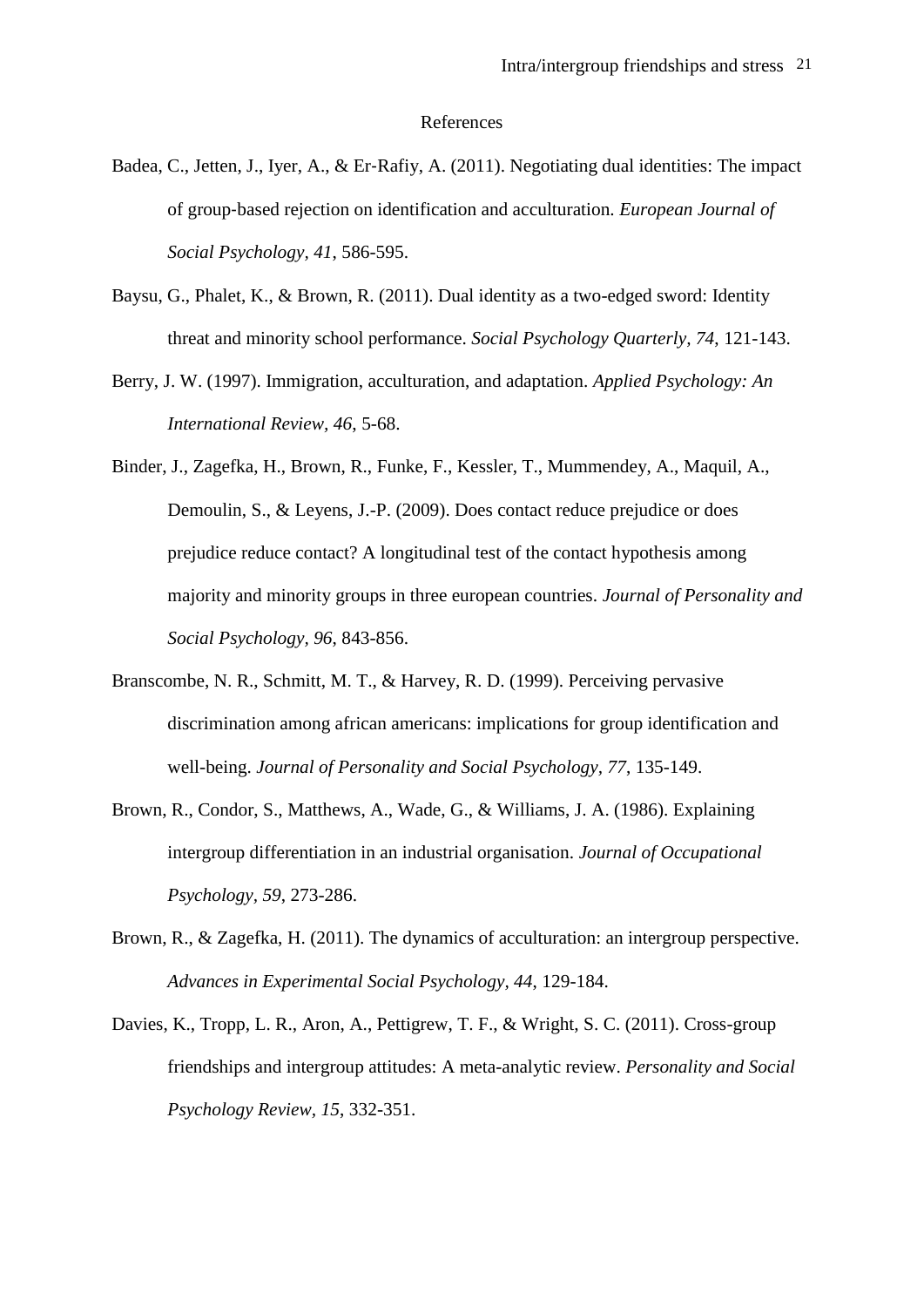- Dimitrova, R., Bender, M., Chasiotis, A., & van de Vijver, F. J. R. (2013). Ethnic identity and acculturation of Turkish-Bulgarian adolescents. *International Journal of Intercultural Relations, 37*, 1-10.
- Giamo, L. S., Schmitt, M. T., & Outten, H. R. (2012). Perceived discrimination, group identification, and life satisfaction among multiracial people: A test of the rejectionidentification model. *Cultural Diversity and Ethnic Minority Psychology, 18*, 319- 328.
- González, R., & Brown, R. (2006). Dual identities in intergroup contact: Group status and size moderate the generalization of positive attitude change. *Journal of Experimental Social Psychology, 42*, 753-767.
- Güngör, D. (2007). The interplay between values, acculturation and adaptation: A study on Turkish-Belgian adolescents. *International Journal of Psychology 42*, 380-392.
- Harris, H. (2004). The Somali Community in the UK: What We Know and How We Know It. London: The Information Centre about Asylum and Refugees in the UK (ICAR), International Policy Institute, King's College London. Retrieved 01 22, 2012, from http://www.icar.org.uk/somalicommunityreport.pdf.
- Hoyle, R. H. (Ed.). (1995). *Structural Equation Modeling. Concepts, Issues, and Applications*. London: Sage Publications.
- Jasperse, M., Ward, C., & Jose, P. (2012). Identity, Perceived Religious Discrimination, and Psychological Well-Being in Muslim Immigrant Women. *Applied Psychology: An International Review, 61*, 250–271.
- Kosic, A. (2004). Acculturation strategies, coping process and acculturative stress. *Scandinavian Journal of Psychology, 45*, 269-278.
- Liebkind, K., et al. (2014). "Prejudice‐reduction in culturally mixed classrooms: The development and assessment of a theory‐driven intervention among majority and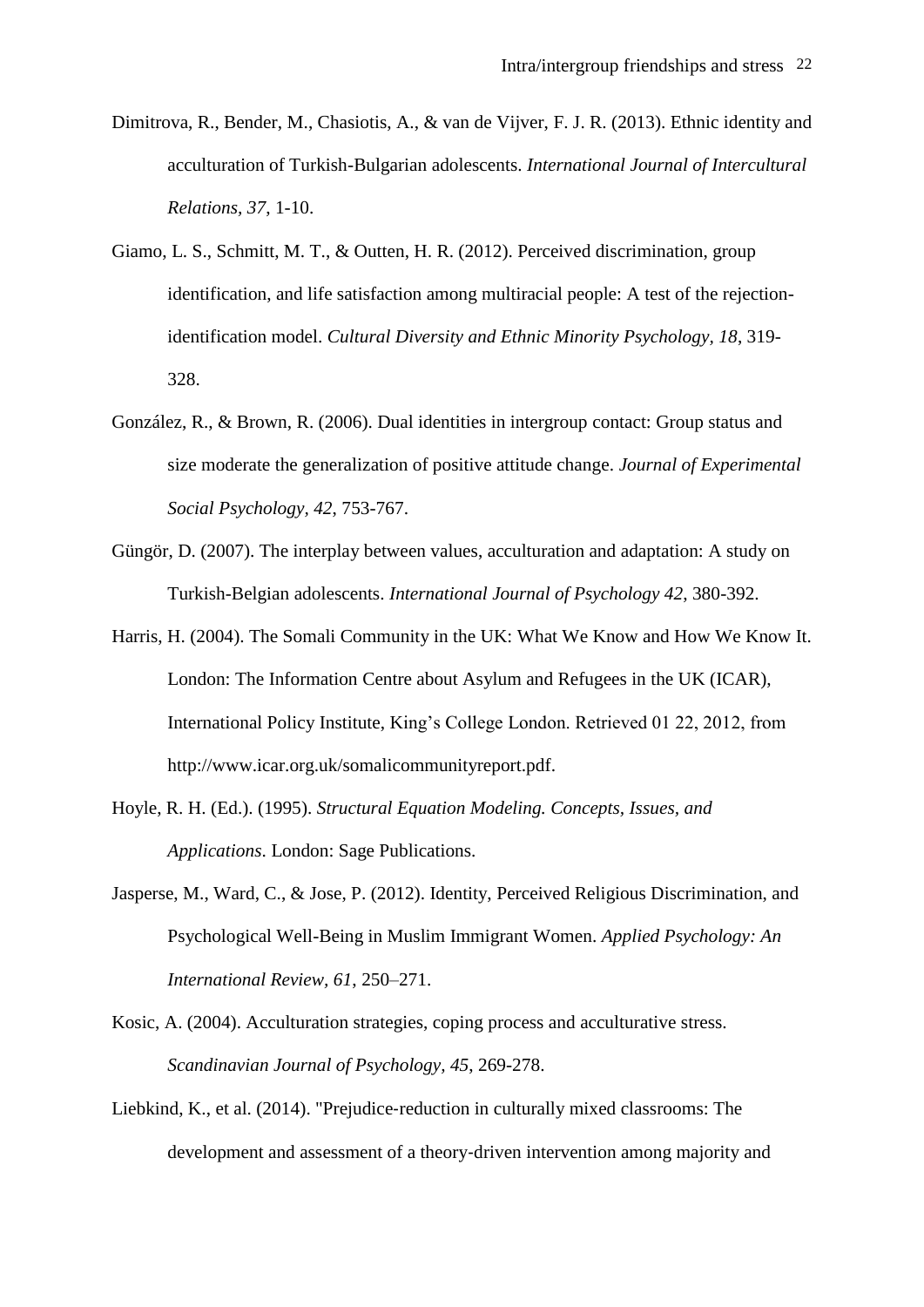minority youth in Finland." Journal of Community & Applied Social Psychology 24(4): 325-339.

Martinovic, B., van Tubergen, F., & Maas, I. (2011). Acquisition of Cross-Ethnic Friends by Recent Immigrants in Canada: A Longitudinal Approach. *International Migration Review, 45,* 460–488.

Office for National Statistics - http://www.ons.gov.uk.

- Phinney, J. S. (1992). The Multigroup Ethnic Identity Measure: A new scale for use with adolescents and young adults from diverse groups. *Journal of Adolescent Research, 7*, 156–176.
- Rasmussen, J. (2009). *Education of Somali Students in London: Challenges and Strategies*. London: Foundation for International Education.
- Redersdorff, S., Martinot, D., & Branscombe, N. (2004). The impact of thinking about groupbased disadvantages or advantages on women's well-being: An experimental test of the rejection-identification model. *Cahiers de Psychologie Cognitive/Current Psychology of Cognition, 22*, 203-222.
- Sam, D. L., & Berry, J. W. (2006). *The Cambridge handbook of acculturation psychology*. New York, NY US: Cambridge University Press.
- Schmitt, M. T., Spears, R., & Branscombe, N. R. (2003). Constructing a minority group identity out of shared rejection: The case of international students. *European Journal of Social Psychology, 33*, 1-12.

UK Department for Communities and Local Government (2011).

Verkuyten, M. (2005). Ethnic group identification and group evaluation among minority and majority groups: testing the multiculuralism hypothesis. *Journal of Personality and Social Psychology, 88*, 121-138.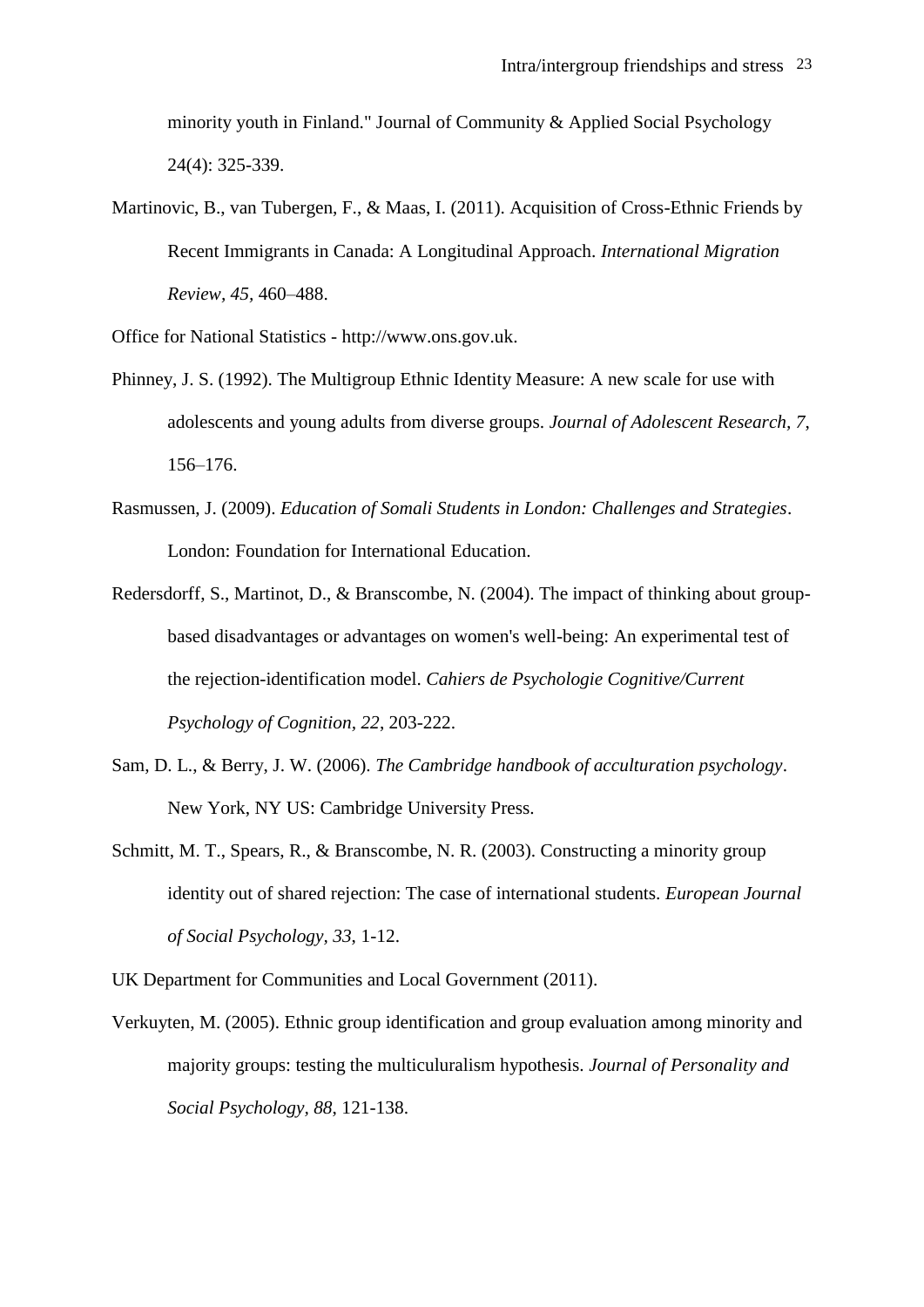West, T. V., Pearson, A. R., Dovidio, J. F., Shelton, J. N., & Trail, T. E. (2009). Superordinate identity and intergroup roommate friendship development. *Journal of Experimental Social Psychology, 45*, 1266-1272.

[www.ons.gov.uk,](http://www.ons.gov.uk/) accessed 18.3.2015.

- Zagefka, H., & Brown, R. (2002). The relationship between acculturation strategies, relative fit and intergroup relations: immigrant-majority relations in Germany. *European Journal of Social Psychology, 32*, 171-188.
- Zagefka, H., & Jamir, L. (2015). Conflict, fear, and social identity in Nagaland. *Asian Journal of Social Psychology, 18,* 43-51*.*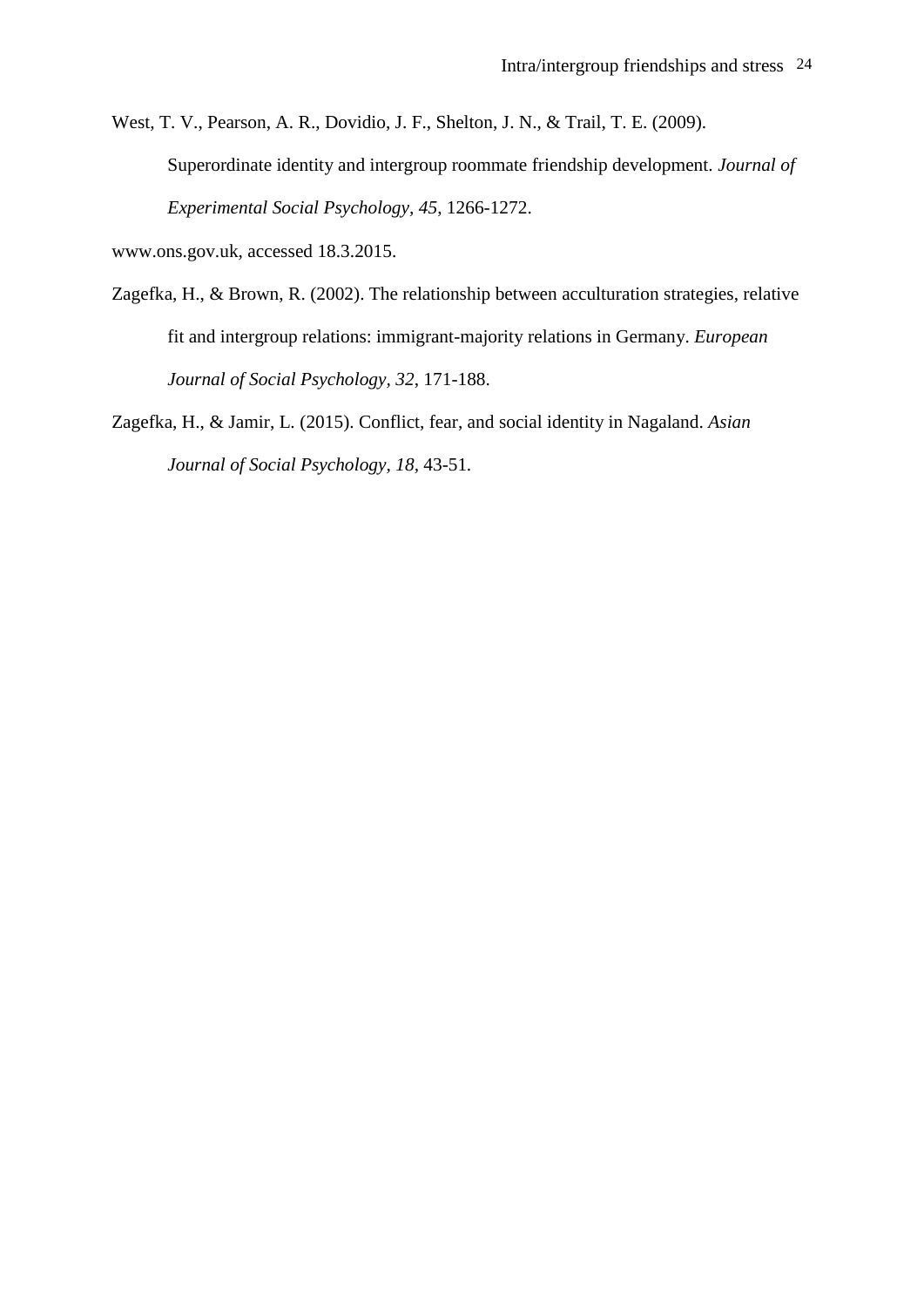Table 1

## *Bivariate correlations and means.*

|                                      | Ingroup<br>identification | Culture<br>maintenance | Culture<br>adoption | Intragroup<br>friendships | Intergroup<br>friendships | <b>Stress</b><br>levels |
|--------------------------------------|---------------------------|------------------------|---------------------|---------------------------|---------------------------|-------------------------|
|                                      |                           | preference             | preference          |                           |                           |                         |
| Ingroup<br>identification            |                           | $.28***$               | $-.19**$            | $.21***$                  | $-13*$                    | $-.16*$                 |
| Culture<br>maintenance<br>preference | $.26***$                  |                        | $-.28***$           | $.13*$                    | .04                       | $-.08$                  |
| Culture<br>adoption<br>preference    | $-.18*$                   | $-.24***$              |                     | .03                       | $.21***$                  | $.21***$                |
| Intragroup<br>friendships            | $.26***$                  | $.20**$                | $-.04$              |                           | $-.37***$                 | $-.02$                  |
| Intergroup<br>friendships            | $-.26***$                 | $-14\bullet$           | $.28***$            | $-41***$                  |                           | .07                     |
| <b>Stress levels</b>                 | $-.04$                    | $-.03$                 | $.15*$              | .01                       | .29***                    |                         |
| Muslim<br>women<br>Mean              | 4.82(.54)                 | 4.44 (.90)             | 1.89(.99)           | 3.90(.98)                 | 1.99(.88)                 | 2.60(.97)               |
| Somali<br>Mean                       | 4.48 (.96)                | 4.47 (.84)             | 1.89(.96)           | 3.47(1.04)                | 2.17(0.99)                | 2.21(1.02)              |

*Note*. Correlations above the diagonal pertain to the Muslim women sample. Correlations below the diagonal pertain to the Somali sample.  $\bullet$  *p* < .09, \* *p* < .05, \*\* *p* < .01, \*\*\* *p* < .001. *SD*s in parentheses.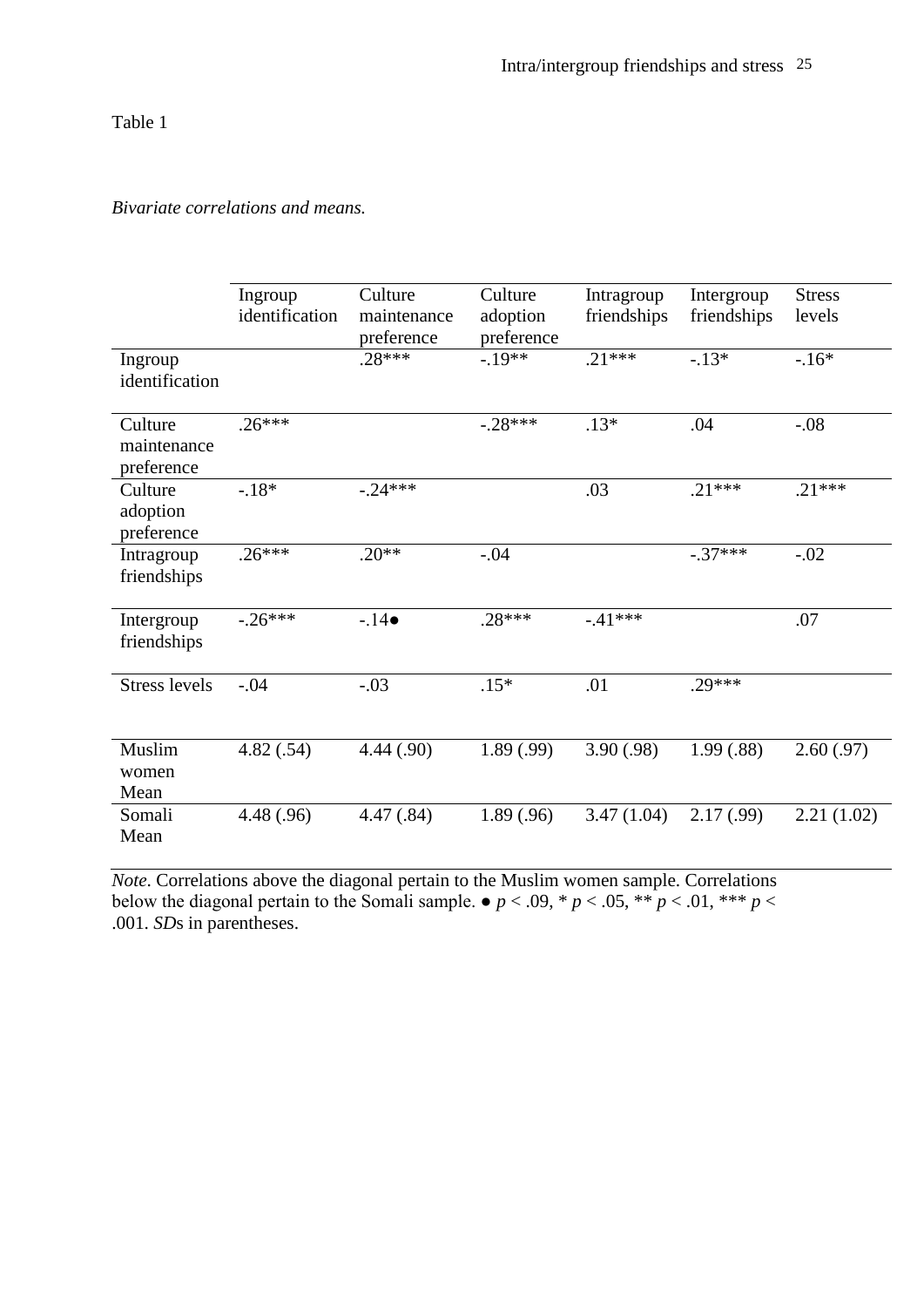Figure Captions

Figure 1

*Antecedents of intra/ intergroup friendships and stress among Muslim women*

Note. \* *p* < .05, \*\* *p* < .01, \*\*\* *p* < .001.

Figure 2

*Antecedents of intra/ intergroup friendships and stress among Somalis*

Note. \* *p* < .05, \*\* *p* < .01, \*\*\* *p* < .001.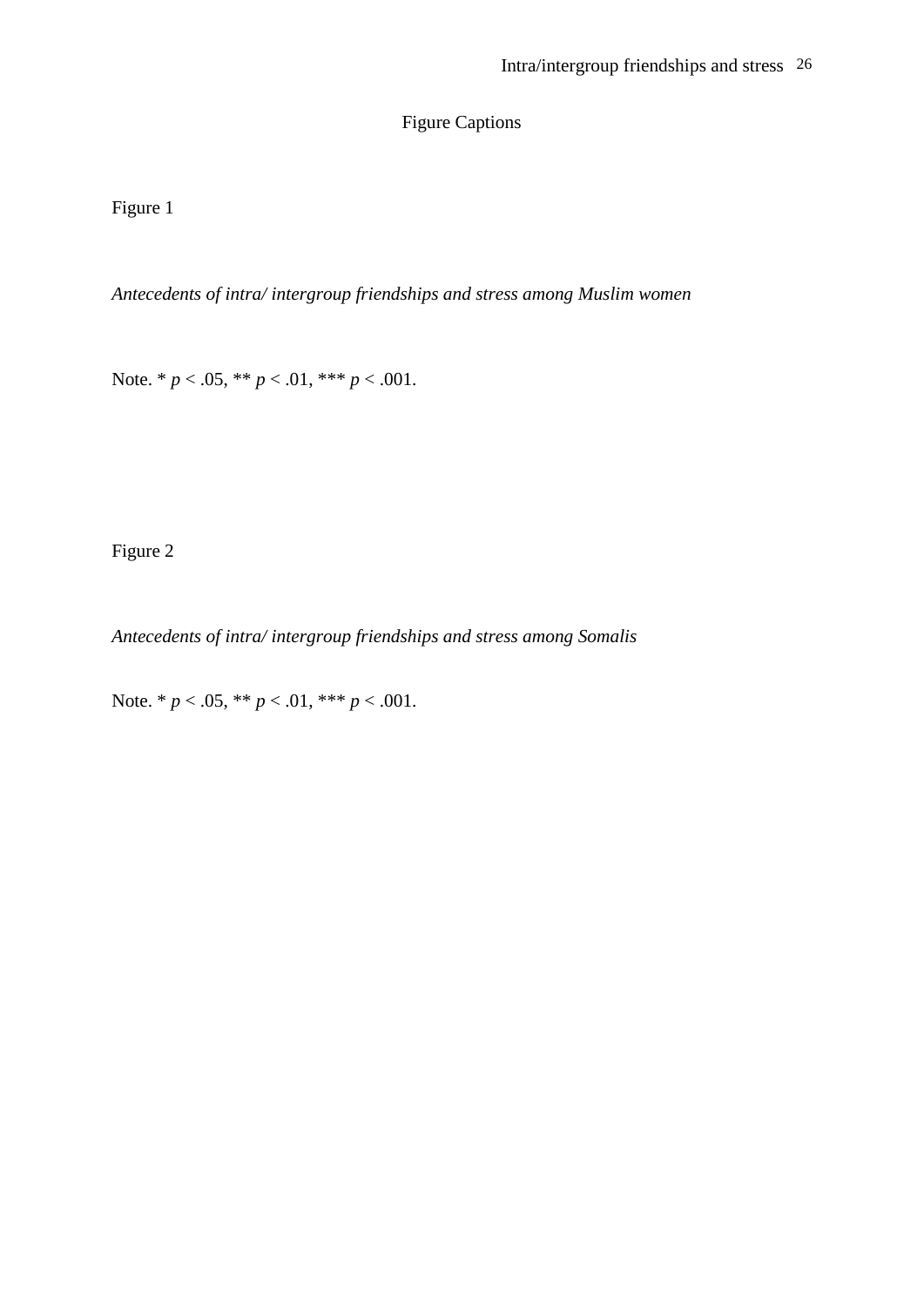